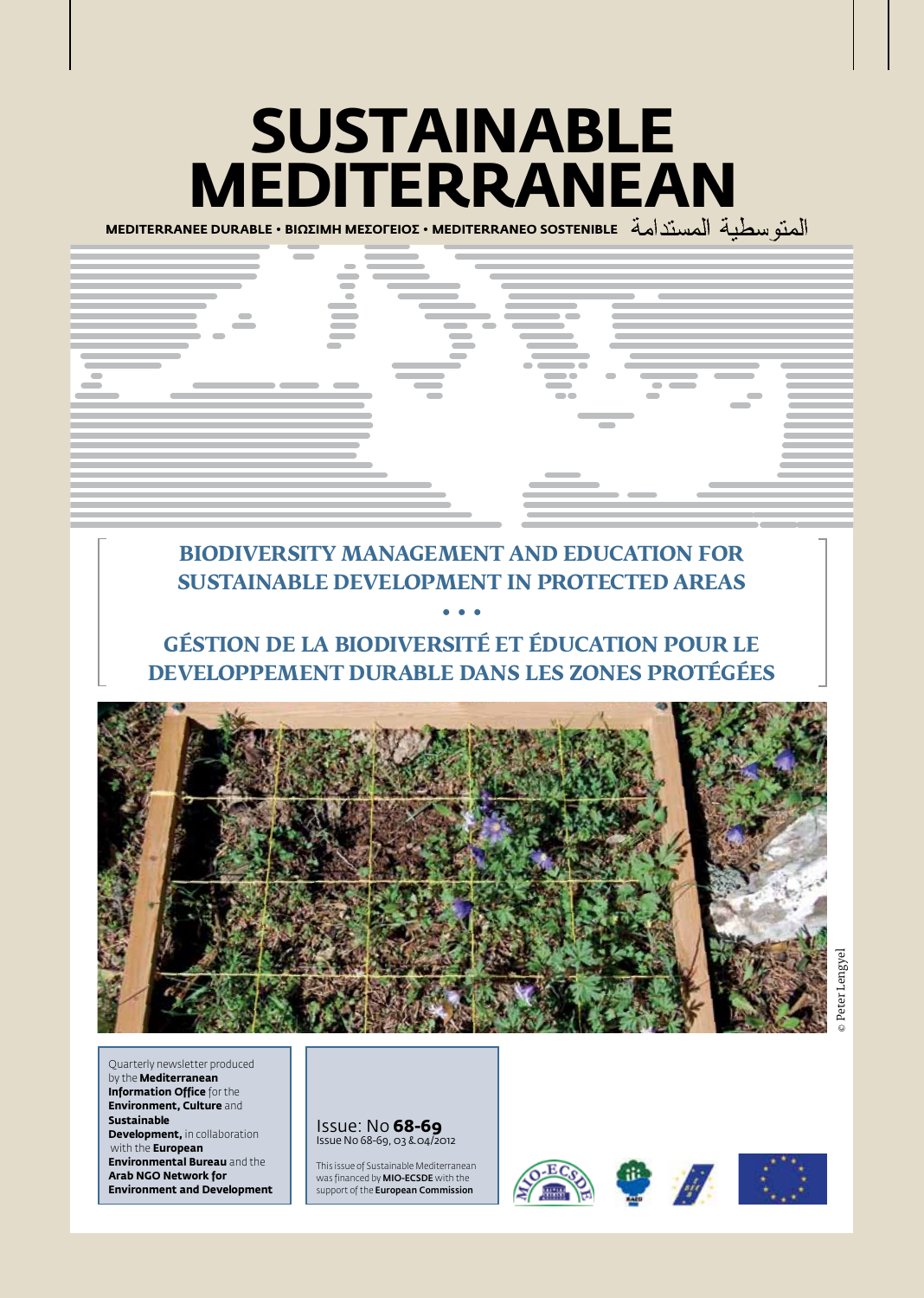T his double issue of Sustainable Mediterranean is<br>
devoted to how Education for Sustainable Devel-<br>
opment and the Management of specially pro-<br>
tected or *designated* areas, such as Man And the Biosphere<br>
Reserves (MAB-B devoted to how Education for Sustainable Development and the Management of specially pro-Reserves (MAB-BRs), could become mutually supportive and beneficial for society, the economy and the environment in the short, medium and long terms.

Education for Sustainable Development (ESD) on the one hand integrates the principles of "quality education" and Education For All (EFA) and introduces the aspirations, objectives and methodologies for the promotion of Sustainable Development through formal, non-formal and informal learning. Natura 2000 sites, MAB-BRs and other types of specially designated areas, have a status that allows them to be managed in a comprehensive, monitored way, while at the same time receiving considerable numbers of visitors, individuals and organized groups, (among which schools), who are eager to learn directly and indirectly while simultaneously enjoying the natural, cultural, tangible and intangible values of these areas.

- The Rio+20 meeting and the final document "The future we want" (Rio de Janeiro, June 2012) http:// www.unesco.org/new/fileadmin/MULTIMEDIA/ HQ/SC/pdf/Future\_we\_want\_en.pdf
- • The International Co-ordinating Council of the Man and the Biosphere (MAB) Programme, Paris, July 2012
- http://www.unesco.org/new/fileadmin/MULTI-MEDIA/HQ/SC/pdf/SC-12-CONF-224.Corr\_en.pdf
- • The 11th Meeting of the Conference of the Parties to the Convention on Wetlands, Bucharest, July 2012. http://www.ramsar.org/cda/en/ramsar-docu-

This issue goes hand in hand with two major sources of knowledge and inspiration on the specific subject, namely the book "Education for Sustainable Development in Biosphere Reserves and other Designated Areas - A Resources Book for Educators in South-eastern Europe and the Mediterranean" and the Grundtvig Workshop "Creating Bridges: ESD in MAB BRs and other Designated Areas" carried out in Athens, Lavrion and Amfissa (March-April 2012).

- The Tbilisi+35 Conference and the Tbilisi Communiqué (Tbilisi, September 2012) http://www.tbilisiplus35.ge/index.php?option= com\_content&view=article&id=148&lang=en#. UNcKXeQzqSo
- The XI Conference of the Parties of the Convention on Biological Diversity and the "Hyderabad Call for Biodiversity Champions" (Hyderabad, October 2012), http://www.unep.org/Documents.Multilingual/Default.asp?DocumentID=2697&ArticleID=9309&l=en

Both were initiated by MEdIES of MIO-ECSDE in close collaboration with the UNESCO Chair on SD Management and Education in the Mediterranean, the Greek National Commission for MAB/UNESCO and UNESCO BRESCE with the involvement of quite a number of other stakeholders, organizations and individual experts.

This issue is coming out at the end of 2012, a year of particular importance and of many activities for both ESD and Biodiversity. We had major relevant international meetings and decisions/documents including, among others:

ments-cops-cop11-cop11-resolutions/main/ ramsar/1-31-58-500%5E25837\_4000\_0\_\_

Furthermore, 2012 was one of the first active "overlapping" years of the two UN Decades on "ESD/2005-2014" and on "Biodiversity/2011-2020" Rather few activities have focused on their combination, which could stimulate synergies and fill gaps, clarify misunderstandings and support the achievement of more coherent and comprehensive results at both ends, i.e. on ESD, on one hand and on the management of protected areas and biodiversity, on the other. This is of utmost importance as, until now, it is evident that countries and the International Community, at large, are more keen and effective in reaching consensus and making some agreements on the necessary course of action. They are at the same time however, less efficient and effective in implementing these commitments and applying on the ground the necessary transformations and measures.

In the case of the protection of biodiversity, this unfortunate fact has been clearly demonstrated in the outcomes of several reports and assessments, such as:

- 1. The EU Biodiversity Strategy to 2020 towards implementation; http://ec.europa.eu/environment/ nature/biodiversity/comm2006/2020.htm
- 2. The Millennium Ecosystem Assessment, 2005; http://www.grida.no/graphicslib/detail/millennium-ecosystem-assessment-conceptual-framework\_8902
- 3. IUCN Red List of Threatened Species, 2012; http:// www.iucnredlist.org/

In view of the above, this issue focuses on the "*bridges*" that need to be created and supported in order to enhance '*communication*' and foster better understanding between the various communities of educators and managers of designated areas followed by "*joint and complementary action*".

Such intersectoral and interdisciplinary understanding, though necessary, is not always evident and present at the various relevant levels. Therefore, particular efforts are needed to bring together in a natural and productive way, the competent stakeholders especially at regional (e.g. Mediterranean) and local level. At the re-

# **CONTENTS EDITORIAL**

| <b>EDITORIAL</b>                                                                                                                                                                                                           | 3              | PUIG CASTELLAR, AN IBERIAN SETTLEMENT<br>$\bullet$<br>IN A PROTECTED AREA IN CATALUNYA. SPAIN<br>THE EXTERNAL EVALUATION OF THE GRUNDTVIG<br>$\bullet$       |
|----------------------------------------------------------------------------------------------------------------------------------------------------------------------------------------------------------------------------|----------------|--------------------------------------------------------------------------------------------------------------------------------------------------------------|
| BIODIVERSITY MANAGEMENT AND EDUCATION FOR<br>SUSTAINABLE DEVELOPMENT IN PROTECTED AREAS                                                                                                                                    | 4              | <b>WORKSHOP</b>                                                                                                                                              |
| THE NEED FOR DIALOGUE BETWEEN DIFFERENT SOCIAL                                                                                                                                                                             |                | MISCELLANEOUS MEDITERRANEAN NEWS                                                                                                                             |
| <b>GROUPS TO PROMOTE EDUCATION FOR SUSTAINABLE</b><br>DEVELOPMENT IN PROTECTED AREAS<br>THE CASE OF A GRUNDTVIG WORKSHOP<br>PILLARS OF SUPPORT FOR "CREATING BRIDGES" -<br>THE VALUE OF STRATEGIES AND POLICIES TO SUPPORT | 4              | REPORT ON THE 18TH CONFERENCE OF CONTRACTING<br>PARTIES TO THE UN FRAMEWORK CONVENTION<br>ON CLIMATE CHANGE, DOHA, OATAR<br>(26 NOVEMBER-8 DECEMBER)         |
| EDUCATION FOR SUSTAINABLE DEVELOPMENT<br>• BUILDING LIVING BRIDGES<br>• THE ROLE OF LOCAL COMMUNITIES IN BUILDING A<br>NETWORK OF BIOSPHERE RESERVES IN MOLDOVA                                                            | 10<br>12<br>13 | THE NETWORK OF MEDITERRANEAN UNIVERSITIES<br>FOR SUSTAINABLE DEVELOPMENT FOCUSING<br>ON EDUCATION FOR SUSTAINABLE DEVELOPMENT<br>AGREES ON FUTURE ACTIVITIES |
| THE BIOSPHERE RESERVE OF LOS ANCARES LEONESES:<br>A LABORATORY FOR SOCIAL PARTICIPATION                                                                                                                                    | 14             | DISCUSSING ESD DEVELOPMENTS IN 2012<br><b>AND BEYOND</b>                                                                                                     |
| CENTRE DE L'EDUCATION ENVIRONNEMENTALE<br>D'AMFISSA ET DES ACTIVITES SUR L'EDUCATION<br>POUR DEVELOPPEMENT DURABLE (EDD)<br>LAVRION ENVIRONMENTAL EDUCATION CENTRE:<br>ESD ACTIVITIES IN AND AROUND THE SOUNION            | 16             | PARLIAMENTARIANS, JOURNALISTS AND NGOS<br>AGREE TO WORK HAND IN HAND FOR A MORE<br><b>SUSTAINABLE MEDITERRANEAN</b>                                          |
| NATIONAL PARK PROTECTED AREA                                                                                                                                                                                               | 18             |                                                                                                                                                              |

*by Prof. Michael Scoullos* 

*MEdIES Coordinator, UNESCO Chairholder for SD Management and Education in the Mediterranean, UoA, Chairman of the Greek National Committee for MAB/UNESCO, scoullos@mio-ecsde.org*



*Detail from an Ionic column in Delphi*

The views and opinions expressed in Sustainable Mediterranean by individual contributors do not necessarily reflect those of MIO-ECSDE or those of our sponsors.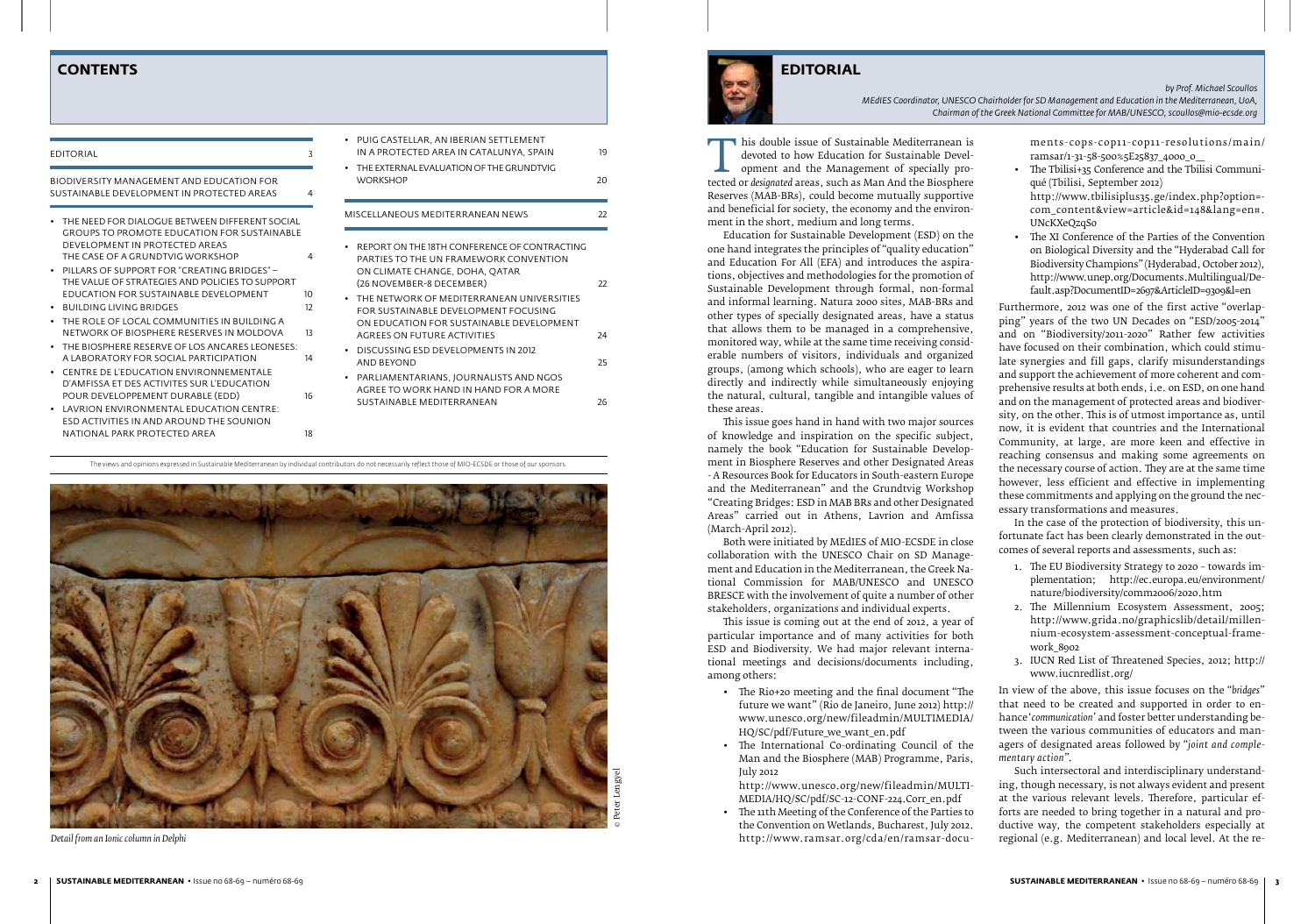# **The need for dialogue between different social groups to promote Education for Sustainable Development in Protected Areas the case of a Grundtvig Workshop**

*by Vassilis PSALLIDAS* 

*Consultant for EE and ESD, MEdIES/MIO-ECSDE, psallidas@mio-ecsde.org*

The discussion on the relationship between society<br>
and nature is often juxtaposed with that of "Man"<br>
and "Nature". In this discussion the concepts are<br>
free of their historical and social contexts. Man and his<br>
needs so and nature is often juxtaposed with that of "Man" and "Nature". In this discussion the concepts are needs go beyond the social context and Nature enjoys Man's respect as an admiring observer. Today's critical climate issues can only be addressed by restoring this archetypical relationship between Man and Nature. Although since 1972 the basic texts of all international forums and conferences include priorities, strategies and guidelines to address environmental problems and to catalyse the development of societies with respect to the environment and future generations, there are still significant delays in achieving universally acknowledged common targets.

Today, the notion of environmental protection is being reorientated towards the direction of Sustainable De-

velopment, thus changing the dominant value system. Sustainable Development is an alternative development model that has been described in Stockholm<sup>1</sup> (1972) as follows: "the economic and social development [is] essential for ensuring a favourable living and working environment for man and for creating conditions on earth that are necessary to improve quality of life".

This article will focus on the two following key priorities: (1) the promotion of Education for Sustainable Development and (2) the need for Protected Areas.

gional level the exchange of experiences by people of different, but not entirely unfamiliar, backgrounds can actually lead to stimulation of international collaborations and networking, enhancement of the scientific caliber of projects and studies, the pilot implementation of innovative methodologies, transfer of expertise and technologies and amelioration of legal, institutional and operational frameworks. At the local level, site and time specific problems within narrowly defined socio-political, economic and cultural conditions, which may or may not be transferable elsewhere as such, are addressed. Also, improved communication of these issues could undoubtedly contribute to inspire, compare and understand activities, proposals and results with similar objectives.

This is why the development of supportive strategies and policies, the networking of Biosphere reserves in cooperation with local public authorities and the experiences on utilization of specially designated areas as laboratories for social participation and cooperation on Environmental Education and/or Education for Sustainable Development are given particular emphasis in the present issue.

In conclusion, this issue demonstrates the need for all actors, from educators, Academics and local authorities to managers and national administrations, to utilize in a more systematic, comprehensive and synergetic way MAB-BRs and all other types of specially designated areas in making Education for Sustainable Development evident and interesting on the ground for learners of all ages and backgrounds. By doing that, we simultaneously enhance the efficiency of the management of specially designated areas, further develop the needed ownership by society, both at local and (in some cases equally or even more importantly) at national or international level, while promoting the importance of biodiversity and all other values accumulated harmoniously in these sites.

Furthermore, it is evident that MAB BRs and other protected areas, offer tangible and intangible infrastructures, that could support the ESD processes far beyond the end of the UN Decade of ESD and could also benefit from the UN, EU and Mediterranean initiatives for the protection of biodiversity and also of Civil Society's involvement in meaningful participatory activities throughout the region.

# **The need for protected areas and their relevance in today's context**

According to the IUCN definition2, a Protected Area (PA) is "a clearly defined geographical space, recognised, dedicated and managed, through legal or other effective means, to achieve the long term conservation of nature with associated ecosystem services and cultural values".

Nigel Dudley3 (2008) also writes that: "Protected areas are essential to the conservation of biodiversity. These are the cornerstones of virtually all national and international conservation strategies. These areas have ceased to maintain the functioning of natural ecosystems, to act as refuges for species and to maintain ecological processes that cannot survive in most intensely managed landscapes and seascapes. Protected areas act as benchmarks against which we understand human interactions with the natural world. Today it is often the only hope we have of stopping many threatened or endangered species from extinction".



*Field Activities at Parnassus National Park* 

The importance of Protected Areas is highlighted in international conventions and programmes such as the Convention on Biological Diversity (CBD), the World Heritage Convention (WHC), the Ramsar Convention on Wetlands, the UN Law of the Sea Convention, UNESCO's Man and the Biosphere (MAB) Programme and the global programme of the World Commission on Protected Areas (WCPA).

Together, these institutions and programmes form the backbone of international policy on the establishment and management of protected areas for biodiversity conservation and for the sustainable use of natural and cultural resources. It is worth mentioning here Article 6 of the International Convention on Biological Diversity4, which highlights that "each Contracting Party, in

# **BIODIVERSITY MANAGEMENT AND EDUCATION FOR SUSTAINABLE DEVELOPMENT IN PROTECTED AREAS**

accordance with its particular conditions and capabilities, should help to:

(a) Develop national strategies, plans or programmes for the conservation and sustainable use of biological diversity or adapt for this purpose existing strategies, plans or programmes which shall reflect, inter alia, the measures set out in this Convention relevant to the Contracting Party concerned; and

(b) Integrate, as far as possible and as appropriate, the conservation and sustainable use of biological diversity into relevant sectoral or cross-sectoral plans, programmes and policies."

Protected Areas can be viewed as a laboratory for the application of innovative land use regulations and as places of experimentation on an alternative production model aimed at meeting social needs and shifting the control of production processes to society. A realm where the conditions of production and their impact on society always remain a top priority. Protected areas should also serve as areas of experimentation on democracy and democratic participation, where everyone would partake in the development of a new model of social and solidarity economy. Success stories could then be replicated beyond the limits of protected areas for the benefit of the entire society.

In every corner of the world, protected areas provide valuable services at multiple levels. PAs offer people a place to relax, get in touch with the natural world, explore their culture and cultivate their spirit. The benefits in the physical and mental wellbeing of populations through their contact with nature have been identified through multiple empirical, theoretical and anecdotal evidence5.

Thus, Protected Areas can confidently claim to support sustainable development, especially in the fields of tourism and scientific and educational research.

# **The priority for the promotion of Education for Sustainable Development**

UNESCO recognizes education as an essential tool for achieving sustainability. There is widespread agreement that current economic development trends are not sustainable anymore and that public awareness, education, and training will catalyse our progress towards sustainability. Beyond that however, people are struggling to reach common ground on the context of sustainable development and even more so on whether or not it is attainable. Education for Sustainability (EfS) programmes are also burdened by reservations stemming from such failure to identify common ground. In the words of UNESCO, "lack of agreement and definition has stymied efforts to move education for sustainable development (ESD) forward"6.

<sup>1.</sup> Principle 8. *Economic and social development is essential for ensuring a favorable living and working environment for man and for creating conditions on earth that are necessary for the improvement of the quality of life*. (http://www.unep. org/Documents.Multilingual/Default.asp?documentid=97&article id=1503 )

<sup>2.</sup>http://www.iucn.org/about/work/programmes/gpap\_home/ pas\_gpap/

<sup>3.</sup> Dudley, N. (ed.), *Guidelines for Appling Protected Areas Management Categories*, (IUCN: Switzerland, 2008)

<sup>4.</sup> The Convention on Biological Diversity (CBD) entered into force on 29 December 1993. (http://www.cbd.int/convention/ articles/?a=cbd-06)

<sup>5.</sup> http://heapro.oxfordjournals.org/content/21/1/45.full

<sup>6.</sup> *Education for Sustainable Development Tool Kit* by Rosalyn McKeown, Ph.D, with assistance from Charles A. Hopkins and Regina Rizzi, Center for Geography and Environmental Education, University of Tennessee, 311 Conference Center Bldg. Knoxville, TN 37996-4234.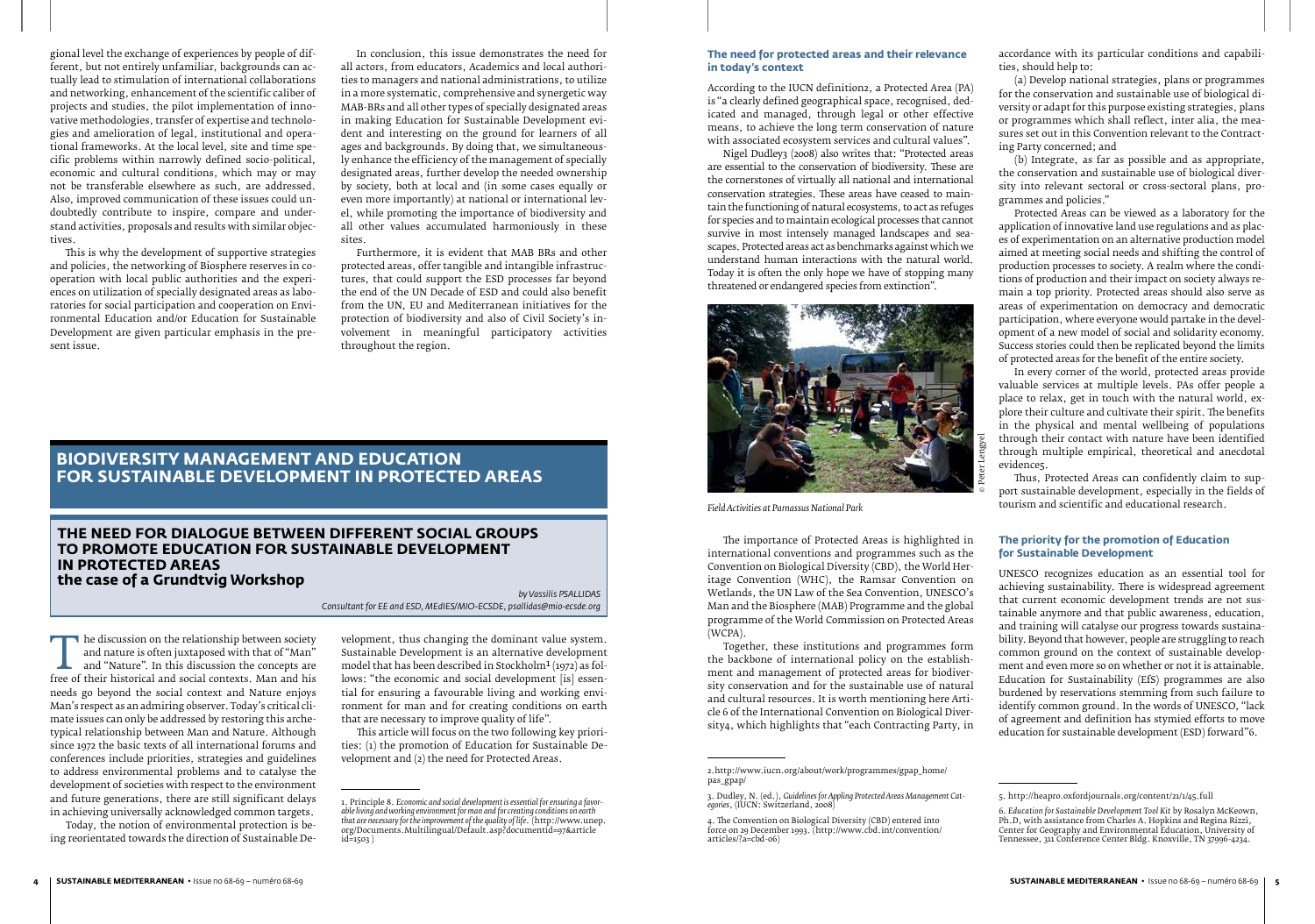be innovative and of significant impact. The idea of the Grundtvig Workshop "Creating Bridges-Education for Sustainable Development (ESD) in Protected Areas (PA)" came to address this exact need.

#### **What is a Grundtvig Workshop?**

The Grundtvig Workshops are open to any adult citizen who is a national of or permanently residing (or registered as refugee or asylum-seeker) in one of the countries participating in the Programme, namely: the 27 Member States of the European Union, Iceland, Liechtenstein, Norway (EFTA-EEA countries) and Turkey (candidate country). Participants must come from at least three different participating countries, in addition to the host country, and no more than 1/3 of the participants should originate from the same country. Nationals of the country where the workshop takes place are eligible to participate in the workshop but cannot be funded through the Grundtvig Programme. Participants come from several countries for a multinational, collaborative learning opportunity relevant to their professional development. Participants are encouraged to share their competences and insights actively with others.

> *From the Grundtvig Workshops Catalogue 2012-13*

#### **Planning for a successful workshop**

The design phase of the workshop started with the formation of a working group. Subsequently, selection criteria were agreed, a committee to evaluate the applicants was established, the call was launched, applications were received and participants selected. 90 people applied for participation out of which only 37 were selected. The criteria for selection were set so as to ensure a good balance of participants from both ESD and PAs.

Education for Sustainable Development consequently promotes competencies like critical thinking, developing future scenarios and making decisions in a collaborative and constructive way. Education for Sustainable Development requires far-reaching changes in the way education is often practised today. These have been described in two fundamental texts: the "UN Decade of Education for Sustainable Development (2005-2014): The First Two Years" and the Final Document TBILISI +35, the "Tbilisi Communiqué".

> The preparation phase took into serious consideration the ecological footprint of the workshop, especially regarding travel and accommodation. The Sustainable Events Toolkit<sup>9</sup> prepared by MIO-ECSDE in cooperation with CP/RAC was used as a guide to ensure that the best green events practices were applied. In planning for the group's transportation, every care was taken to configure the most sustainable routes to reduce carbon emissions during travel since the workshop included flights to get participants to Greece, and then visits to multiple locations within the host country. The host country's cultural heritage was promoted through applying the principles of the "Locavore" movement, according to which locally produced foods are consumed.

> Regarding the educational content of the workshop, participants were sent specific guidelines for their preparation. The teaching material was compiled diligently and multiple sources were used to cover the subjects in depth. Furthermore, MIO-ECSDE/MEdIES (the Mediterranean Education Initiative for Environment and Sustainability) developed a communication platform to be used by the participants for their communication before,

A well-shaped definition has been so far developed by UNESCO7, according to which "Education for Sustainable Development allows every human being to acquire the knowledge, skills, attitudes and values necessary to shape a sustainable future. Education for Sustainable Development means including key sustainable development issues into teaching and learning; for example, climate change, disaster risk reduction, biodiversity, poverty reduction, and sustainable consumption. It also requires participatory teaching and learning methods that motivate and empower learners to change their behaviour and take action for sustainable development".

As we approach 2014, the closing year of the UN Decade of ESD (2005-2014), the discussion to extend the Decade has already begun. Today, there is widespread agreement that there is still significant distance between the Decade's initial goals and the accomplishments.

#### **Bringing ESD in PAs: Challenges and Barriers**

during and after the workshop<sup>10</sup>. Finally, throughout the workshop great emphasis was placed on the diffusion of relevant information to interested parties.

The main challenges for advancing ESD have long been identified as lack of vision and awareness. More often than not, these challenges are related to a lack of policy or funding that could catalyse progress in ESD.

UNESCO has already identified the 12 issues that governments and school districts must take into consideration and overcome in order to successfully implement ESD. These are:

| Issue 1            | Increasing Awareness: ESD is Essential                                   |
|--------------------|--------------------------------------------------------------------------|
| Issue <sub>2</sub> | Structuring and Placing ESD in the Curriculum                            |
| Issue 3            | Linking to Existing Issues: Educational Reform<br>and Economic Viability |
| Issue 4            | Facing the Complexity of Sustainable<br>Development Concept              |
| Issue 5            | Developing an ESD Program with Community<br>Participation                |
| Issue 6            | Engaging Traditional Disciplines in a Trans-<br>disciplinary Framework   |
| Issue 7            | Sharing the Responsibility                                               |
| Issue 8            | Building Human Capacity                                                  |
| Issue 9            | Developing Financial and Material Resources                              |
| Issue 10           | Developing Policy                                                        |
| Issue 11           | Developing a Creative, Innovative, and Risk-<br>Taking Climate           |
| Issue 12           | Promoting Sustainability in Popular Culture                              |

<sup>7.</sup>http://www.unesco.org/new/en/education/themes/leading-theinternational-agenda/education-for-sustainable-development/

These issues have universal application and their resolution is facilitated by well founded institutional structures. In countries however where these structures are weak or missing, as is the case for most countries bordering the Mediterranean Sea, the development of ESD faces additional structural challenges.

Another issue concerns a fundamental difference between the two main groups involved in ESD, those working in information and awareness Centres in PAs and ESD educators at all levels. The distinction concerns the knowledge, opportunities, quality and ESD competence and teaching methodologies. To improve the situation, the gap between the two groups needs to be bridged.

Despite all these challenges, there are also few cases of good practices on ESD in PAs.8 The dissemination of these kinds of experiences could indeed help upgrading the practice of ESD.

# **Two groups sharing one subject**

Today, there are two main groups of professionals who provide education in the fields of the environment and sustainability. The first group includes those working in Protected Areas and the second includes educators trained on ESD. Taking into consideration the role of education in shaping our world for the future generations, we could broadly support that these two groups have a great deal of responsibility when it comes to educating the younger generations on issues of environmental protection and sustainability.

Experience shows that these two groups share in fact a common vision. They describe it however, in different ways. The keywords used have different representations and interpretations, reaching to different philosophical, political and socio-economic approaches.

As mentioned above, the two groups have to address different target groups. Employees in Environmental Education Centers (EECs) target primarily students. Groups of adults, including teaching staff, living and working in the surrounding areas are secondary targets. Employees of Information Centres in PAs address visitors, families, peasants, farmers, all kinds of workers, etc.

Another significant difference in the work of our two groups is the duration of the programmes they offer. ESD programmes offered on the spot to visitors of PAs more often than not are very short, lasting for only a few hours. On the other hand ESD programmes offered at EECs can last from half a day to even a week or more.

All these differences bear a considerable effect on the programmes offered. Advantages and disadvantages apply in both cases. We strongly believe that creating a bridge to bring the two groups closer and establish a fertile dialogue could bring about final products which will

"Kakadu National Park Management Plan 2007 – 2014" (http://www.environment.gov.au/parks/publications/kakadu/management-plan.html )

# **The Workshop**

After months of preparation, MIO-ECSDE with the support of the UNESCO Venice Office and in cooperation with the University of Athens/UNESCO Chair & Network on Education and Management in the Mediterranean, the Greek UNESCO MAB Committee, the Centre of Environmental Education of Lavrion and the Centre of Environmental Education of Amfissa, held the Grundtvig EC Seminar entitled: "Creating Bridges - Education for Sustainable Development ESD in Designated Areas" on 30 March – 5 April 2012. The workshop took place in three separate locations in Greece: Athens, Lavrion (Centre of Environmental Education) and Amfissa (Centre of Environmental Education).

The seminar was attended by 37 participants from 17 countries, namely: Austria, Belarus, Bulgaria, Canada, Croatia, Cyprus, France, Greece, Italy, Malta, Moldova, Portugal, Romania, Scotland, Slovenia, Spain, and Turkey.

The participants were mainly personnel of UNESCO/ MAB Biosphere Reserves (BRs) and other types of Designated Areas (DAs). The main topic was the integration of Education for Sustainable Development (ESD) in the activities designed for visitors to the Reserves, Parks, Areas i.e. schools, adult groups, visitors, tourists, etc.



*At the EEC of Amfissa, M. Theocharopoulos, V. Psallidas and G. Kottis*

During the workshop, participants were given the opportunity to exchange experiences and good practices for the development of ESD programmes in BRs, DAs, etc. Through this workshop a "cluster" of experts with varied backgrounds in the field of ESD in MAB BRs and other DAs was created.

<sup>9.</sup> http://www.sustainableeventstoolkit.net/

<sup>8.</sup> Such examples are: "Carpathian Mountains ESD Training Tool Kit – English Version" (http://www.carpathianconvention.org/tl\_files/carpathiancon/ Downloads/02%20Activities/2.1.13.1%20Move%204%20Nature%20 -20CarpathianMountainsESDToolKit\_en.pdf), "Sustainability for real: a national park initiative in environmental education" (http://ibcperu.org/doc/ isis/13028.pdf pp 81),

<sup>10.</sup> http://buildingbridgesesdformabbrs.lefora.com/forum/category/ buildingbridgesesdformabbrs-forum-topics/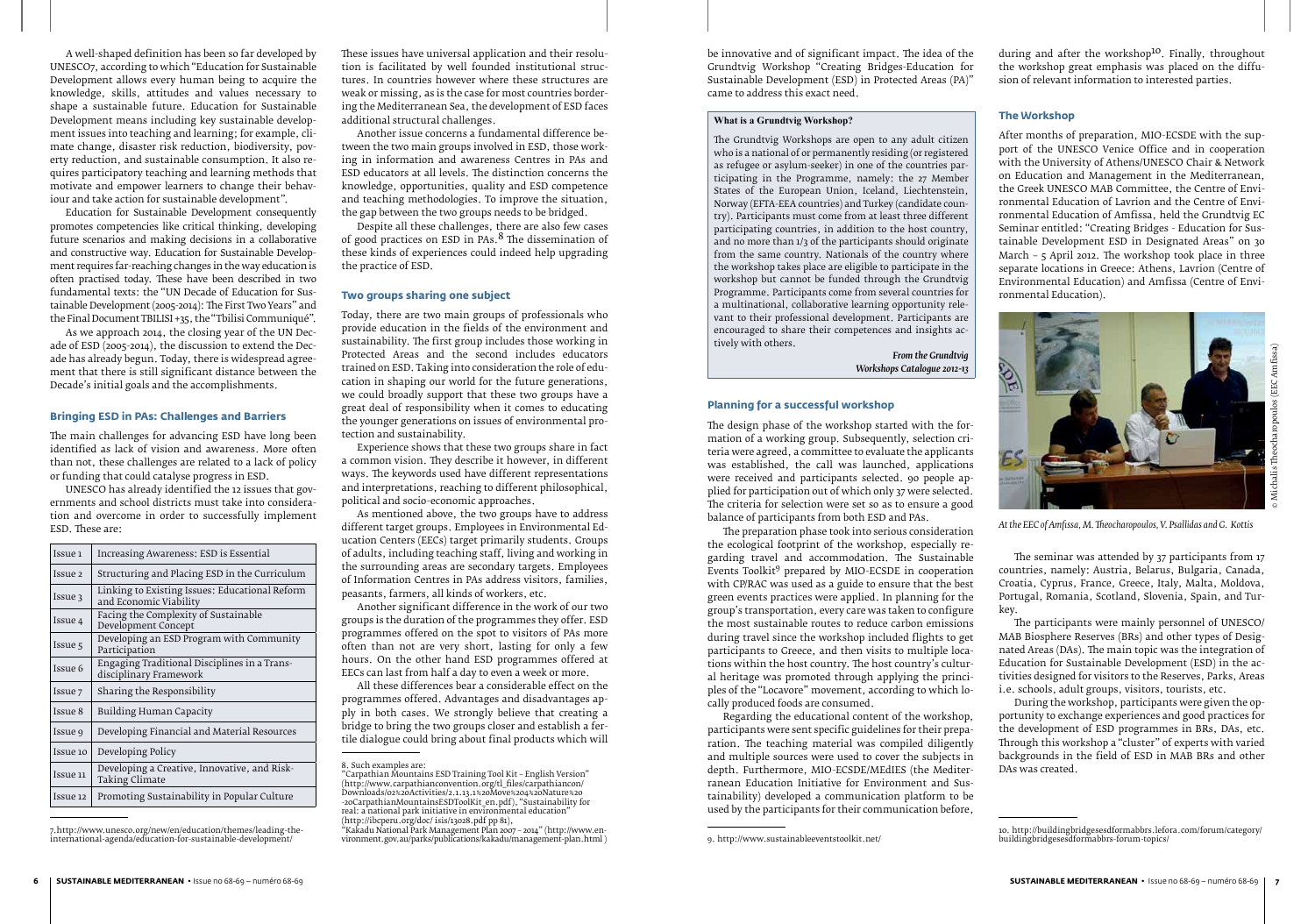#### **The Workshop's main outputs and results**

- • Increased knowledge on the theoretical aspects of ESD in DAs: evolution, principles and philosophy, with emphasis on Biosphere Reserves as Learning Sites.
- • Increased knowledge and skills related to the Sustainable Development (SD) of DAs, and the application of ESD programmes, through various practices and tools (i.e. fieldwork, group work, handson, discussion techniques as well as the use of ICTs).
- Strengthened communication, cooperation and social skills through participation in group activities, including debates, negotiation and decisionmaking exercises, as well as through the exchange of experiences on ESD in DAs. The workshop provided an ideal setting for the formation of informal relationships which will hopefully lead to the creation of an informal cluster of ESD experts with varied backgrounds committed to sustain this fruitful exchange in the future.
- Proposed joint actions on ESD. The participants worked in groups and composed six different frameworks on joint future activities for ESD in their Reserves, Sites, etc. They also proposed to identify the European and other frameworks $11$  for submitting these ideas for potential funding. It is worth mentioning that the proper management of BRs and in general of DAs requires international cooperation and in this context, the seminar contributed to the strengthening of links between Management Bodies, NGOs, Institutions, Administration (municipalities), yet another added value of the seminar.
- Increased awareness on the actions and priorities of the European Commission's DG Education and Culture and on how to be involved.
- Increased awareness on the host country's environment and culture as well as those of the participating Mediterranean and European countries.
- Dissemination of the new UNESCO training material: "ESD in MAB BRs and other Designated Areas in SE Europe and the Mediterranean", a valuable tool for this line of work.
- Two immediate spin-off activities at local level with the involvement of the local government and community to promote the potential of the areas of Lavrion and Amfissa in the fields of eco-tourism in and around the Protected Areas. Furthermore, in terms of the tourism and hospitality sectors, after the workshop several local businesses followed the advice provided and developed services based on local produce to promote the cultural heritage of the region.



*The Temple of Apollo at Delphi* 

#### **Review and Evaluation at multiple levels**

The workshop was monitored and reviewed at multiple levels throughout its implementation. Further to the external evaluator Ms. Anna Savvopoulou (see relevant article), participants were asked to evaluate the workshop upon completion.

- The Grundtvig Workshop Catalog 2011-2012: (http:// ec.europa.eu/education/grundtvig/doc/catalogue11\_ en.pdf )
- The UNESCO Website: www.unesco.org/new/.../ grundvig\_draft%20agenda\_eng.pdf and http://unesco. atlasproject.eu/unesco/details/en/details.html?hl= group%20discussions&ci=a7fee5ea-7f81-46de-a72d-2461d8fcc1a0
- The UNESCO Website (2): http://www.unesco.org/new/ en/venice/about-this-office/single-view/news/creating\_bridges\_education\_for\_sustainable\_development\_ in\_designated\_areas/
- MIO-ECSDE The Network of Environmental NGOs: http://www.mio-ecsde.org/members.asp
- The MEdIES e-Network of Educators for ESD coordinated by MIO-ECSDE, involving 3.700 educators from the Mediterranean: http://www.medies.net/articles.asp? cID=8&aID=627.
- The active forum created for the seminar: http://buildingbridgesesdformabbrs.lefora.com/
- The Baltic University e-Newsletter: http://www.balticuniv.uu.se/index.php/medies-news/673-mediesnews-and-announcements
- The Newsletter Forum for University and Culture: http://universidadypatrimonio.net/eng/noticias/ newsletter\_77/12\_2012.html
- The quarterly e-bulletin of the MEdIES Network: http:// www.medies.net/articles.asp?cID=18&aID=643

home. In Greece and Cyprus, where MEdIES has a very active presence in the field of ESD, all Environmental Education Centres and Protected Areas Management Bodies received regular updates before, during and after the workshop. Finally the local communities of Lavrio and Amifissa, where the meeting was held, showed great interest and this was reflected in the ample coverage<br>in the local media.

By the end of the training the participants filled in a questionnaire (5-point Likert scale) to assess their experience. The results were positive with 4 out of 5 participants agreeing that the workshop was "a culturally enriching experience".

According to the participant responses, the main objectives of the training were reached in terms of increasing knowledge and providing capacity building on the theoretical (principles, planning) and practical aspects (application) of ESD in BRs and various types of DAs, through their active participation in all the sessions of the workshop.

Overall the majority of the participants was satisfied by the content of the training, enjoyed the selected locations, agreed with the methodology followed during the workshop and finally believed that the workshop will actually enhance the practice of their profession.

MIO-ECSDE shared

# with similar networks in Europe. In addition, it should be noted that the National Commission of MAB - Canada had a special meeting during the Canadian Commission for UNESCO Annual General Meeting in May 2012 in Ottawa, Canada to present the results of the workshop. On this occasion the US MAB Committee was also informed and expressed a strong interest for future joint actions.

# **Information on the Workshop appeared in:**

At a national level, all participants presented the results of the workshop to their countries after returning



*At the EEC of Amfissa*

#### **Conclusion**

The experience of holding such a workshop admittedly created in everyone involved a sense of satisfaction. For MIO-ECSDE and MEdIES the benefit of getting in touch with educators from many countries and exchanging know how and experiences was indeed substantial. Other organizing partners especially the EECs were given the opportunity to enhance their organizational capacity, strengthen their confidence in holding international workshops for adult education in the context of lifelong learning. From their part, the participants benefited from interacting, creating informal relationships, exchanging ideas, experiences and best practices.

As for the local community, it gained international experience and explored in practice the possibility of shifting the local tourism business towards more sustainable products and services. In a nutshell, the workshop succeeded in providing what was originally promised. Participants and organizers built bridges of communication, opened new channels to enhance the continuous exchange of information with peers from other countries and set the foundation for promising future cooperation.



*A partridge (Perdix perdix) in the ruins of the Temple of Poseidon, Sounion National Park*

As the need for communication, dialogue and cooperation among different social groups to promote Education for Sustainable Development in Protected Areas continues to exist we hope that there will be more similar opportunities in the future to provide such match-making workshops throughout the Mediterranean.

*32. ENCOURAGE environmental, educational and other relevant ESD authorities and non-governmental organizations to actively incorporate ESD into National Environmental and Education Action Plans. To this end, we commend the full utilization of existing resources including protected areas, such as UNESCO biosphere reserves, for outdoor learning and research; sensitizing children and adults to the existing and emerging sustainable development challenges and equipping them with hands-on knowledge and the skills for sustainable lifestyles.*

*Tbilisi Communiqué 2012 The Tilbisi Communiqué-Educate Today for a Sustainable Future Outcome document adopted at TBILISI+35 Intergovernmental Conference on Environmental Education for Sustainable Development Tbilisi, 6-7 September 2012*

<sup>11. (1)</sup> Talking Green, (2) Social Participation on Managing for a new way of Living, (3) Continuity... , (4) PA 4 PA / Network Forum, (5) New common Knowledge for PA's and (6) Developing Regional Platforms for Co-ownership of PA's.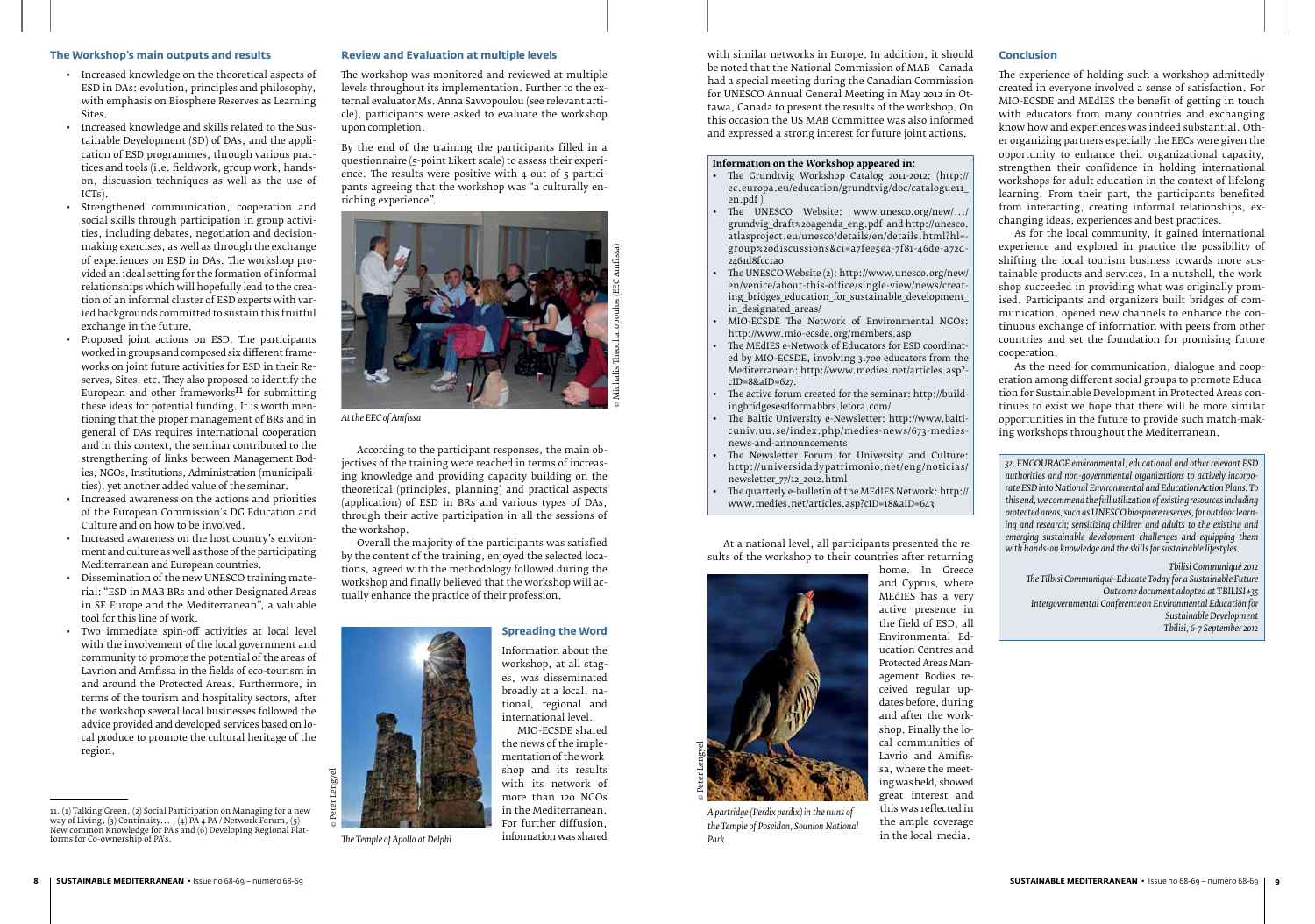*Key words: pillars, policies and strategies to support Education for Sustainable Development*

*Value: (noun), the regard that something is held to deserve; the importance, worth or usefulness of something.*

This article will explore the value of policies and strategies, both from a philosophical as well as a practical perspective. Policies are defined as instruments, which provide direction and language for the implementation strategies, both from a philosophical as well as a practical perspective. Policies are defined as inimplementation of the initiatives of decision-makers, be they government, quasi-government, non-governmental organizations (NGOs) or corporate organizations. Policies are intended to provide guidance to those executing the political will of the decision-makers. Strategies are statements, which provide direction to organizations articulating a Vision, Mission, Objectives and Deliverables over time. They tend to be more inclusive and are usually seeking a long-term vision for the organization, manifested through a living document, which also has processes for renewal.

The benefit of policies and strategies is that they help to inform decision-makers by providing:

- • a foundation for stakeholder engagement;
- the key for developing funding perspectives;
- • guidance for work plans and for evaluating outcomes;
- • links to key indicators for staff feedback and performance management.

Do strategies and policies matter in today's economic climate?

How do we manage the global shift to more conservative economics and politics?

There needs to be a redefinition of the ground rules and the playing field. The politics of administrative management at all levels of government must be replaced by a culture of innovation and renewal. Many organizations have been lured into a culture of "projectionists", whereby the goals and objectives, not to mention the vision and mission of these organizations, take second place to the writing and re-writing of lofty statements in the hope that funding will be provided and that somehow the values and beliefs of the organizations will remain intact. The reality is that most of the funding programs are politically motivated and reflect the governments in power and the outcomes they want to see as a reality. The goal should be to redefine ourselves with a strong vision and belief regarding the need for "Education for Sustainable Development" and develop the policies and strategies in our organizations, which will support and enhance these principles.

# **Canada's track record so far**

The Canadian and North American experience with developing policies and strategies to support the MAB programme, began with the Canadian participation in the Commission for Environmental Cooperation between Mexico, Canada and United States. The commission was established to mitigate the impacts of the North American Free Trade Agreement. This agreement had huge potential to create economic and environmental impact, especially in Mexico and Canada. In 2003 one hundred leading scientists, academics and practitioners met in San Francisco to debate, argue and collaborate to create the policy and strategic framework for the joint participation of the three countries in a number of major initiatives, which would have significant impact on species at risk. One of these initiatives was the "B2B – Baja to the Bering Sea". This initiative created a series of marine protected areas for the migrating species of orcs, grey whales, stellar sea lions, sea otters and the leatherback turtles as they migrate from the Baja Peninsula to the Bering Sea. This initiative was successful, largely because each nation had an agreed upon set of policies and strategic initiatives to discuss and negotiate with their respective governments.

The development of strong policy statements to guide decision-makers and strategies to support staff in delivering on these strategies will allow the organization to successfully negotiate funding, especially in times of conservative economics and politics. The strength of well defined policies and strategies will appeal to funders who want to see clearly defined and articulated goals, objectives and most importantly deliverables that are measureable.

There needs to be a clear link between the vision of the organization and the goals and objectives. They must be full of authenticity as well as having a sense of congruence. These factors will allow for the development of meaningful and measureable outcomes.

- • Provide input for policy development at corporate, government and local levels.
- Think strategically, develop the needed strategies linking local, regional, national and international.
- Re-focus on "thinking globally, acting locally".
- • Incorporate traditional ecological knowledge.
- Establish processes of networked research.
- Create a community of practice.

A further experience for Canada in Creating Bridges for Education for Sustainable is the negotiation of the final agreement and further development of the West Poliskie trans-boundary biosphere reserve. This would be the first trans-boundary biosphere reserve in Europe - Ukraine, Poland and Belarus (03/11/11). As the Canadian representative, I was involved in helping to create the common policies and strategies, which the representatives from Poland, Belarus and the Ukraine could use as their negotiating positions with their respective govern-

# **PILLARS OF SUPPORT FOR "CREATING BRIDGES" – THE VALUE OF STRATEGIES AND POLICIES TO SUPPORT EDUCATION FOR SUSTAINABLE DEVELOPMENT**

*by Stanley BOYCHUK President, Canadian Commission for UNESCO, National Committee for Man and Biosphere tanboyc@telus.net*

ments. The policies aimed to create Models of Governance to support citizen participation in these former Soviet countries. The development of the models takes into consideration differing interests of national governments in the development of education strategies for ESD. Additionally, the strategies helped to develop a common database and procedures for data collection, which is critical for the implementation of collaborative practices for the protection of species at risk.

In Canada there are 16 biosphere reserves connected through a network mandated to support the collective action of Canadian Biosphere Reserves through the Canadian Biosphere Reserve Association (CBRA). Canada has a unique situation where we have two national organizations, CanadaMAB, the Canadian Commission for UNE-SCO National Committee for Man and Biosphere, as well as CBRA. CBRA provides the networking and lobbying efforts for biosphere reserves and CanadaMAB is responsible for new biosphere reserve designations, periodic reviews and representation at the international level. The Canadian experience in partnerships has been governed by our respect for the policies and strategies, which we have developed. These policies and strategies have allowed the two organizations to effectively fulfill their mandates and further the knowledge of Education for Sustainable Development.

Canada MAB, CBRA and the University of Saskatchewan have developed a proposal, which has already received funding. The purpose of the proposed partnership is to enhance scholarly understanding and the capacity of Canadian Biosphere Reserve (BR) practitioners to participate effectively in multi-level governance for sustainability by creating and implementing regional and national networking and social learning strategies. The main objectives are to:

• Enhance the capacity of the BR network to collectively evaluate existing knowledge and practice,

generate new knowledge/understanding; apply new knowledge to policy and practice;

- • Understand the relational history with First Nations;
- • Create an awareness of the scientific validity of Traditional Ecological Knowledge;
- • Increase acceptance of differing worldviews, values and beliefs;
- • Create opportunities for Elders from First Nation communities to interact with youth to explore new ways of learning and understanding.



*Cercis iliquastrum (family Legumino), Parnassus National Park*

At the local level the Clayoquot Sound UNESCO Biosphere Reserve (CSUBR) was designated in 2000 – the biosphere reserve consists of 350,000 hectares, terrestrial and marine. In 2002 CSUBR received a five year Social Sciences and Humanities Research Council Canada funding programme to research and develop protocols for research, community based research initiatives in Traditional Ecological Knowledge relating to ecological integrity and ecosystem based management. The process of decision making of the board of directors of the Biosphere Reserve is consensus. Consensus means that each of the ten board members must be willing to agree or at least not be prepared to block consensus on any decision. The achievement of results has been dependent on the effective development of policies and strategies, which separate board governance from board interference, based on specific interests. This is a difficult, however valuable and worthwhile, process. It clarifies and establishes the operating premise of organizations and allows for progress in the field of Education for Sustainable Development.

Lessons learned from CSUBR:

- 1. Conflict requires an ability to shift from position to interest to begin the process of understanding and healing;
- 2. Progress is slow 2 steps forward and 1 step back, and always remember "the oxen is slow, but the earth is patient";
- 3. We are the product of our ancestors and they expect us to succeed.

# '*Words of Wisdom*' *after a decade of Education for Sustainable Development:*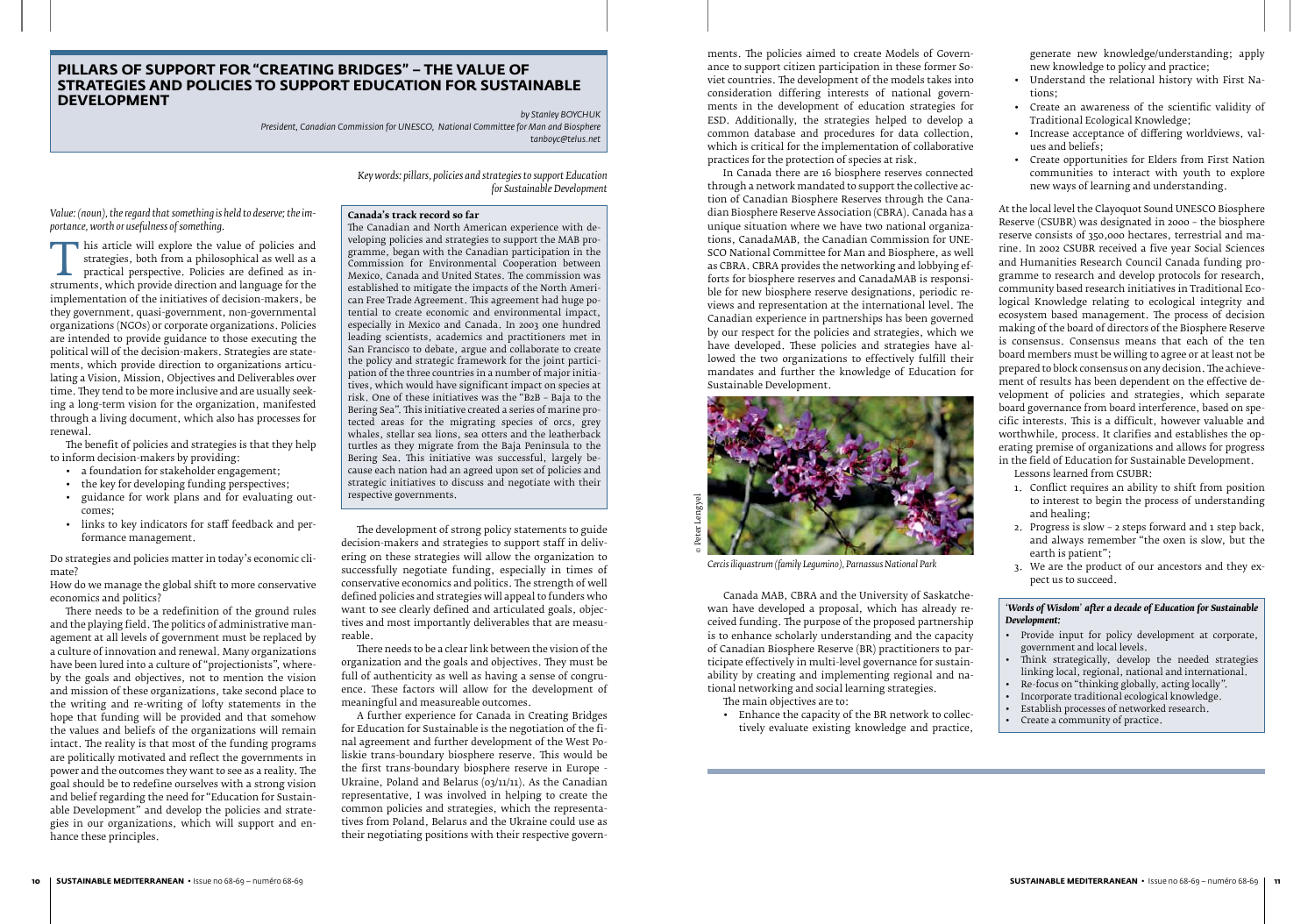# **BUILDING LIVING BRIDGES**

*by Colin CAMPBELL Assist Social Capital Executive Director colin@social-capital.net* 

# **THE ROLE OF LOCAL COMMUNITIES IN BUILDING A NETWORK OF BIOSPHERE RESERVES IN MOLDOVA**

*by Dumitru DRUMEA NGO "ECOS"& Free International University, Moldova drumead25@yahoo.com*

*Key words: social capital, social networks, sustainability, resilience learning, education*

The Stockholm Memorandum<sup>1</sup> states, "We are the first generation with the insight of the new global risks facing humanity, that people and societies are the biggest drivers of global change". It concludes that the planet h first generation with the insight of the new global risks facing humanity, that people and societies the planet has entered a new geological age, the Anthropocene, and recommends urgent and far-reaching actions for decision makers and societies to become active stewards of the planet for future generations.

Einstein pointed out "the world we have created is a process of our thinking; it cannot be changed without changing our thinking."

Assist Social Capital was keen to attend "Creating Bridges" to provide participants with a clear understanding of social capital, its relevance to their work in Biosphere Reserves and ESD and to present examples of social capital and some evaluation methods. In his presentation made during the workshop, Colin Campbell of Assist Social Capital posed the question "So what can we do to bring about the change towards a more sustainable and harmonious relationship between humanity and nature?"

In "Social Capital: the missing Link"2, a report by the World Bank, Christian Grootaert stated that "The traditional composition of natural capital, physical or produced capital, and human capital needs to be broadened to include social capital. Social capital is the glue that holds societies together without which there can be no economic growth or human well-being."

Assist Social Capital is a social enterprise that promotes the value of social capital as a critical resource for sustainable, resilient communities. The OECD (Organization for Economic Cooperation and Development) defines social capital as "networks together with shared norms, values and understandings that facilitate cooperation within or among groups"3. Assist Social Capital provides training, evaluation and policy development and supports the application of social capital in practice through vehicles such as social enterprise and participatory processes (Wisdom Councils, Dynamic Facilitation, World Café, Open Space, Art of Hosting, etc.).

Espite the fact that the creation of Biosphere<br>
Reserves in Moldova is on the agenda of public<br>
of experience at both national and regional levels. Con-<br>
sultation meetings held throughout the country have Reserves in Moldova is on the agenda of public authorities, the effort is being hampered by lack sultation meetings held throughout the country have revealed high potential for the creation of a network of Biosphere Reserves. Actually, six sites in different parts of Moldova have been shortlisted to become Biosphere Reserves. The Grundtvig workshop organized in Greece in the first months of 2012 came at the right time to help Moldova move faster towards the creation of a Biosphere Reserve Network.

In answer to his own question, Colin suggested we should work to "build living bridges"4. In other words, find ways to invest in projects and activities that bridge the divides between people, working to bring about sustainable development and to knit together relationships based on shared understanding. Colin explained that a social capital approach can enable us to: make visible what is currently invisible; highlight the value of human relationships; explore the quantity and quality of relationships; put numbers to soft outcomes in order to benchmark human relationships effectively; move from anecdotal to strategic and replicable; develop Action Plans to begin investing strategically in social capital to deliver positive social outcomes which can lead to more sustainable and resilient systems.

A significant outcome of Assist Social Capital's attendance at the Grundtvig workshop "Creating Bridges" is our partnership with the Canadian Biosphere Reserve Association (CBRA) who will join us in the design of a 'Framework for Development of Social Enterprises in Biosphere Reserves', together with UNEP Sustainable Public Procurement Initiative, Lac St-Pierre and Charlevoix Biosphere Reserves in Quebec. This initiative has recently received the backing of the Scottish Government's International Social Enterprise Programme.

As the workshop helped clarify, local authorities have a central role to play in the following activities:

- • The development of awareness raising materials on the functions of Biosphere Reserve areas for various target groups.
- • The presentation of social and economic benefits that the creation of a Biosphere Reserve can bring to the local population.
- The implementation of field activities to engage people of all ages in the identification of the benefits of preserving biodiversity in a Biosphere Reserve.
- The exchange of views among various stakeholders on the modalities of the creation of a Biosphere Reserve and on the responsibilities of local authorities regarding the maintenance and management of such sites.



*Intercultural communication and "locavore" combine at a local tavern during th workshop.*

Furthermore, the exchange of experiences from the different participating countries sparked interesting discussions on the selection and application of appropriate practices in the case of a Biosphere Reserve Network in Moldova. During the workshop, a plan of research activities for the identification of the most appropriate protected areas to become Biosphere Reserves was drafted

which also made specific provisions for the regional cooperation among neighboring countries that have neighboring BR areas.

The following set of immediate steps was suggested to be taken by the local authorities in Moldova:

- • Management of abandoned agricultural or industrial sites for further use as historic or natural monuments.
- • Selection of the most appropriate management practices for the country.
- Modalities for regional cooperation among countries in the management of Biosphere Areas.

Finally, the issue of public participation especially in combination with the preservation of biodiversity through the development of educational programmes at all levels of education was discussed and the local authorities were invited to take particular initiatives for the development of such programmes.



*Field activity, Parnassus National Park*

© Peter Lengyel

<sup>1.</sup> Centre for Educational Research and Innovation at OECD (2001) *The Well-being of Nations: The Role of Human and Social Capital*, p 41

<sup>2.</sup> Grootaert, Christiaan (1998) *Social Capital: The Missing Link?* World Bank Social Capital Initiative, working paper No. 3

<sup>3.</sup> Meghalaya's Living Bridges (Video) http://www.youtube.com/wat ch?v=T1ffu9hlOEo&feature=related

<sup>4. &#</sup>x27;The Stockholm Memorandum' http://www.stockholmresilience. org/newsandvideos/generalnews/thestockholmmemorandum.5.4bb 0052912fd16044aa800011821.html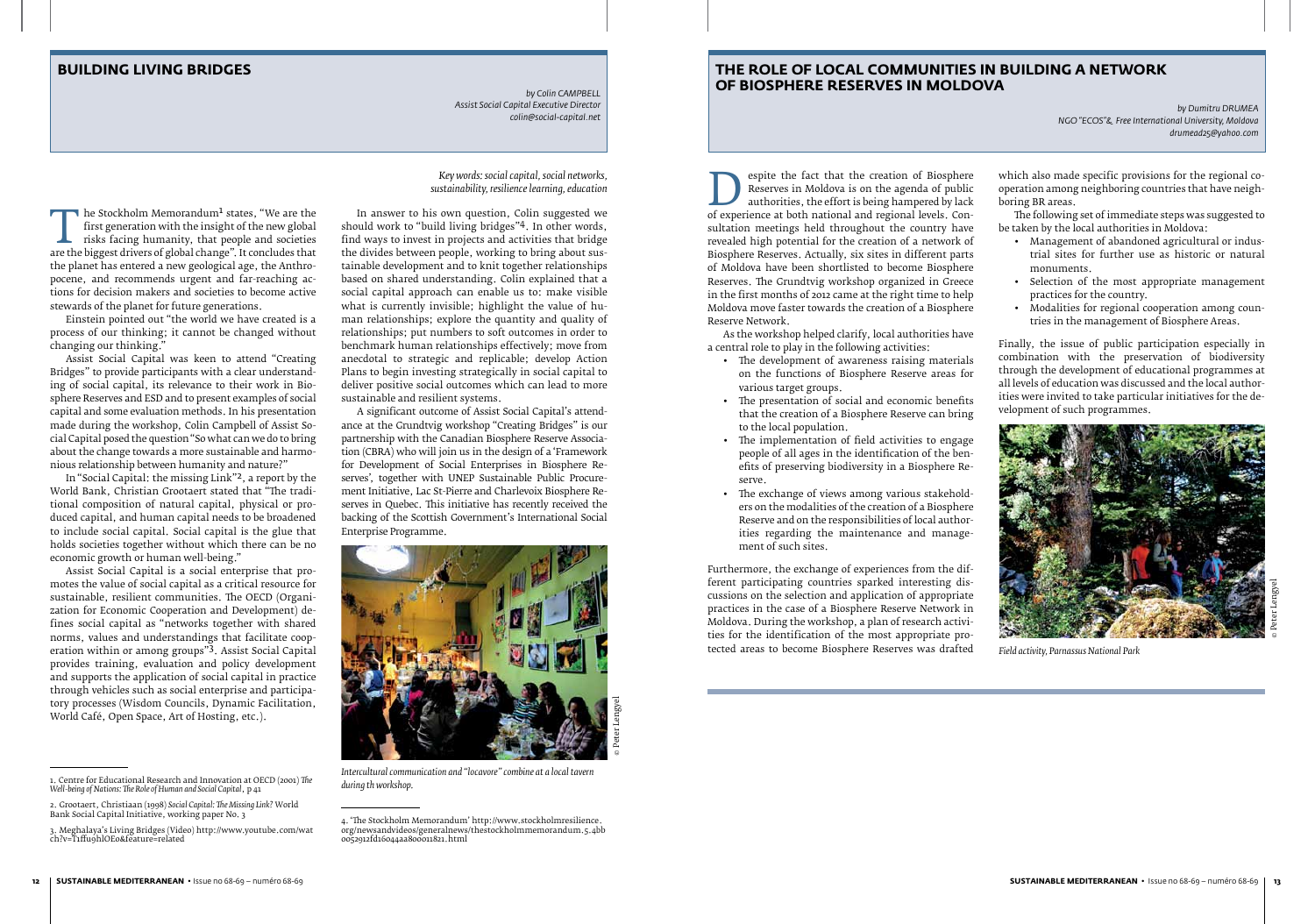# **THE BIOSPHERE RESERVE OF LOS ANCARES LEONESES: A LABORATORY FOR SOCIAL PARTICIPATION**

*by Pedro María HERRERA CALVO, Env. Consultant at GAMA SL, pmaria@alternativasgama.com and Nuria ALONSO LEAL Head Manager of Los Ancares Leoneses Biosphere Reserve. nuria.alonso@ciuden.es*

Biosphere Reserve (BR), a designation awarded to<br>sites of excellent social, natural and cultural herit-<br>age (La Reserva de la Biosfera de los Ancares Leoneses<br>- RBALE) The overarching objective of this programme n 2006 Los Ancares Leoneses was declared a UNESCO Biosphere Reserve (BR), a designation awarded to  $\perp$  sites of excellent social, natural and cultural herit-- RBALE). The overarching objective of this programme is to generate innovative ideas for the balanced development of both human populations and the environment. Biosphere Reserves are meant to be 'laboratories for sustainable development'.

Since 2011, Los Ancares Leoneses Biosphere Reserve has been immersed in a regeneration effort aiming to increase the involvement of local communities in the decision-making process and in the overall management of the area. The residents of Ancares have been the leading actors in the developments related to the Biosphere Reserve over the last few months.

# **RBALE, Laboratory for social participation and the environment**

Los Ancares Leoneses, a mountainous area in the northwest of Spain was recognized as a Biosphere Reserve in 2006 due to its extraordinary social, cultural and natural heritage. Following the designation, the municipalities of Candín, Peranzanes, Vega de Espinareda and Villafranca del Bierzo formed a consortium for the effective management of the area. The first years were the hardest, mainly due to lack of funding and the inherent challenges that rural municipalities face. It is within this context that the designation of the area as a Biosphere Reserve was kept discreetly in the background, while new allies and strands of work were being sought.

In 2011 the Fundación Ciudad de la Energía (CIUDEN) joined the consortium and took up a leading role in the management of the BR. CIUDEN's participation marked the beginning of a new era of greater technical knowhow and of a completely different role for local dwellers, who became one of the main assets of the Reserve. A powerful technical team, consisting of a Head Manager, a technician and the technical assistance of GAMA S.L., developed a dynamic process, based on social participation as the keystone of management and planning. The process is in tune with the governing principles and documents of BRs that consider participation of local communities and agents of particular importance. Taking this principle a step further, Los Ancares Leoneses BR has since been involving the local communities in the decision-making process. In RBALE, all decisions and proposals related to the sustainable development of the area should be taken directly by the locals.

#### **We start by … asking**

As a principle, knowledge of the local context should provide the basis for any strategic territorial decision. There is no better way to gain a clear picture of the situation on<br>the ground than by talking to locals about their views on the ground than by talking to locals about their views on the environmental and conservation needs of such a special territory. Interviews were therefore conducted for months around the valleys of Ancares, Fornela, Burbia, and Villafranca, with farmers, beekeepers, housewives, mayors, the youth, naturalists, craftspeople and others who shared their views of the past, the present and the future of the area. Public meetings and consultations were also held in every municipality. This method conducted by RBALE, named Participatory Diagnosis, is a key element of the Strategic Plan and was conducted in parallel with the technical diagnosis. In practice this meant the combination of the two sets of data, the data and statistics collected by the technical team combined with the views of locals who spoke from the heart. The Participatory Diagnosis also helped to fully clarify the meaning of the term Biosphere Reserve. Furthermore, the technical team developed a web-based mobile exhibition and other materials that travelled throughout the region explaining RBALE's role and showcasing the area's future prospects. A visit to Sierra de Béjar y Francia in Salamanca was also organized to enhance the locals' understanding of BRs. The trip involved a group of people, of various backgrounds who witnessed in situ in italics how their counterparts in Salamanca had been able to build on the concept of BRs and set up a multitude of initiatives.

#### **Then came ... the proposals**

Following these activities, the RBALE management team presented a set of initial proposals, which were modified and improved through numerous consultations using participatory techniques. Ideas were drawn up in a coherent way with the help of a specialized team and the next steps were carefully scheduled. Through these processes, the RBALE framework documents were developed. These include both the Strategic Plan, a general document with larger implementation time frames, and the Action Plan 2011-2012, a document with a specific timetable and budget. The plans focus as much on the urgent organizational issues (i.e. the creation of bodies representing the citizens in the Reserve and the development of a Communication Plan) as on the promotion of social and economic activities which favour sustainable development. Such proposals include activities traditionally linked to the area (i.e. tourism, extensive farm-

ing or beekeeping) and others of a more<br>social nature such as social nature such as training, awareness raising, environmental volunteering and land stewardship.

#### **From planning to action**

Finally, the first specific actions of the plan were implemented during the last few months, the most important being the establishment of the RBALE Council of Par-

ticipation. The Council consists of representatives from all stakeholder groups / social sectors of the Biosphere Reserve (craftspeople, neighbourhood committees, hotel and catering entrepreneurs, members of environmental organizations etc.). The Council's main role is to represent locals, primarily in the management of the Biosphere Reserve and secondarily in the monitoring of the programme. In addition, the BR has already begun to 'sow' synergies among the various groups, which are jointly participating in projects and working groups.

Another significant milestone was the birth of AGAR-BALE, the extensive farming association of the BR. Farmers came together in an active group seeking to increase their performance, enhance the image of agriculture and improve the environmental services they provide. The group has already been working for some time with Angel Ruiz Mantecón, a specialized researcher at the CSIC (Spanish National Research Council) on extensive farming, in order to improve the quality of meat produced in Los Ancares, to increase the visibility of the association

and to initiate an exciting project of land stewardship for the preservation of the capercaillie (type of grouse).

There is also the Scientific Committee whose major goal is to promote the scientific research applied to the territory and link it with the local knowhow. This newly established Committee is composed by top-class scientists of the community, clearly committed to Los Ancares and able to work closely with the locals to improve the region's future prospects. region's future prospects.

There is, however, scope for many other initiatives in the Biosphere Reserve, such as the Rios El Bierzo-Laciana Project which takes place in cooperation with other Biosphere Reserves.

# **… and the future of the RBALE?**

After all these efforts, Los Ancares Leoneses Biosphere Reserve is implementing a specific roadmap. To address its funding needs, which are accentuated by the current economic crisis, the technical team is incessantly seeking funding from various sources. These fundraising efforts are always enhanced by the support of an organised and informed population, committed to a model of self determination in decision making. In fact, the prime actors of this tremendous undertaking are the heirs of a heritage, once considered so exceptional so as to be declared a Biosphere Reserve.

#### *Further information at:*

www.ancaresleoneses.es info@ancaresleoneses.es About Biosphere Reserves: http://www.unesco.org/new/en/natural-sciences/environment/ecological-sciences/man-and-biosphere-programme/ MaB Programme in Spain:

http://www.mma.es/secciones/el\_ministerio/organismos/oapn/oapn\_mab\_estatal.htm

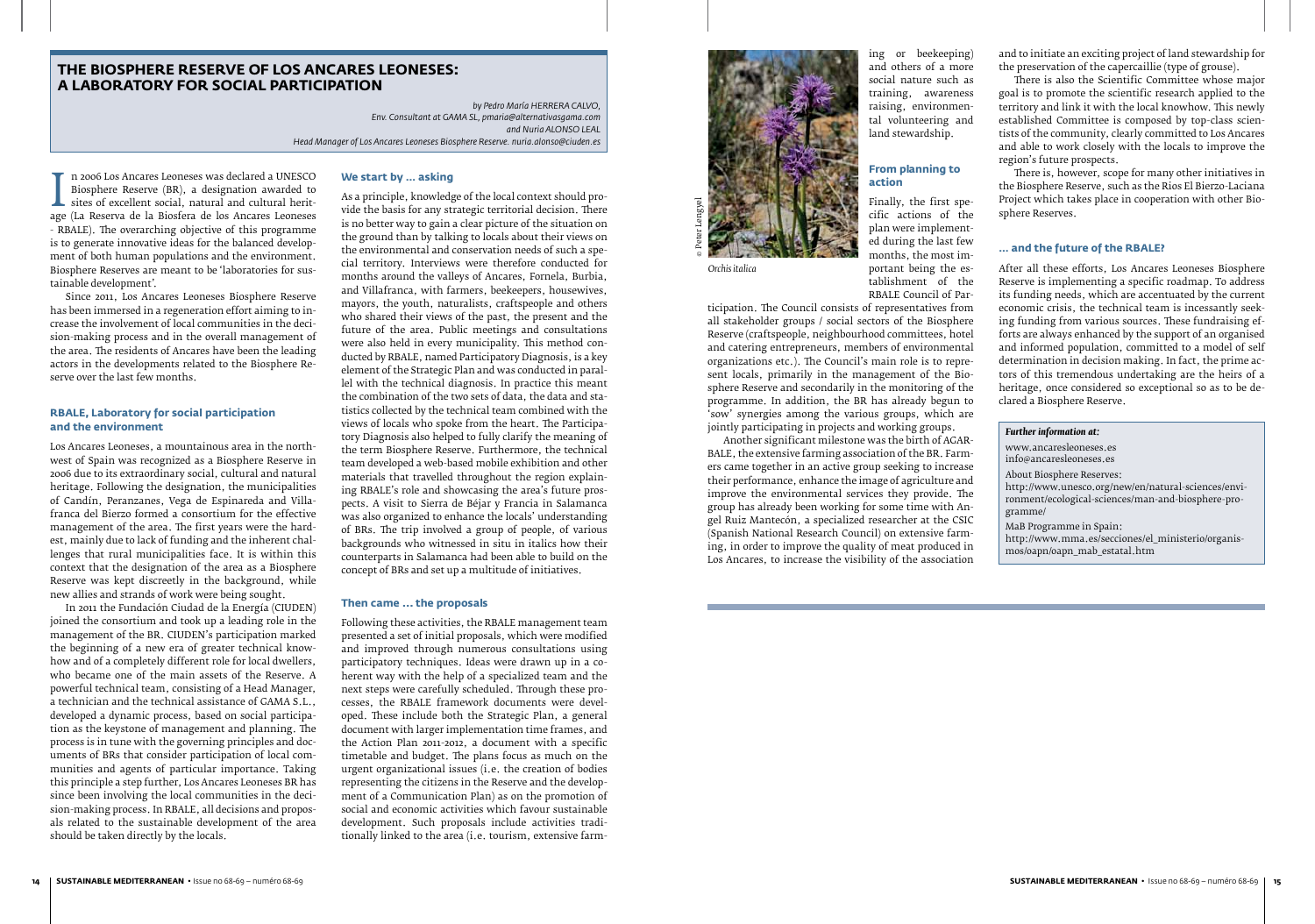*Au cours de l'atelier de Grundtvig, les participants ont été accueillis pendant deux jours au Centre de l'Education Environnementale d'Amfissa. Le Centre se targue de se trouver dans une région de caractéristiques uniques en termes de biodiversité, patrimoine et paysage. Ceci est bien juste puisque dans la région il y a de nombreux sites protégés, tels que le Site archéologique de Delphes, inscrit dans la liste du patrimoine mondial de l'UNESCO, le parc national de Parnassus, cinq régions du réseau Natura 2000, une zone importante pour la conservation des oiseaux, plusieurs réserves nationales de faune sauvage, l'aire marine protégée de Corinthe. Outre, le CEE fonctionne depuis plusieurs années offrant des programmes d'EE et EDD de haute qualité, utilisations des méthodes, outils et laboratoires très avancés et maintient une longue coopération avec le MIO-ECSDE et MEdIES au niveau des programmes éducatifs.*

e Centre de l'Education Environnementale d'Am-<br>
fissa (CEE) a été créé en 2003 dans la ville éponyme<br>
dans la Grèce centrale qui remonte à l'Antiquité,<br>
située dans le département de Phocide à 180 m d'altitude<br>
au nord-oue fissa (CEE) a été créé en 2003 dans la ville éponyme dans la Grèce centrale qui remonte à l'Antiquité, au nord-ouest de Delphes. Amfissa se repose sur le bord de la partie nord de Crisaean, la plaine couverte d'oliviers, entre deux montagnes, Giona à l'ouest et Parnassus à l'est, dont les forêts entourent la ville. Vers le sud, à 10 km de la ville, on trouve le golfe de Corinthe qui a une activité géologique importante.

Son emplacement est unique restant accessible aux étudiants et au monde éducatif en général, de toute la région de la Grèce centrale. En même temps, le CEE d' Amfissa est situé à proximité de nombreux sites qui favorisent le développement de programmes éducatifs novateurs.



*The Parnassus National Park where field activities took place*

- sont relatifs à la connaissance et à la gestion de ses environnements naturels et anthropiques (de niveau local et régional) et abordent des problèmes environnementaux de niveau national et mondial.
- adoptent la problématique environnementale, les objectifs, les approches pédagogiques, la méthodologie et les principes directeurs relatifs à l'éducation à l'environnement et au développement durable.
- • sont orientés vers la formulation et la tentative de résoudre de problèmes concrets liés à l'environnement.
- • ont une approche multidisciplinaire.

Avec des activités des programmes adaptés sur le milieu naturel, les stagiaires ont la possibilité d'améliorer leurs connaissances à travers l'apprentissage expérimental : la gestion de la biodiversité (flore, écosystèmes et paysages), de l'eau, du sol, de l'énergie et des déchets, l'oléiculture, les principes de base pour un environnement bâti durable, les changements climatiques et géologiques dans l'espace et le temps, la protection et la valorisation du patrimoine culturel.

Les massifs du Giona et des Vardoussia, le parc national du mont Parnasse (qui appartiennent au réseau Natura 2000), le site archéologique de Delphes et l'oliveraie d'Amfissa (Site UNESCO), le golfe de Corinthe, l'aqueduc et le canal de la rivière Mornos, l'environnement humain des villes d'Amfissa et Galaxidi et de ses environs sont les champs de programmes d'action du CEE d' Amfissa.

Le CEE d'Amfissa permet la visite et la participation de classes scolaires aux programmes d'une ou de plusieurs journées.

# **Programmes d'enseignement du CEE d'Amfissa**

- 1. Olive: le cadeau des dieux sur la terre de Phocide
- 2. Les sentiers anciens géo-mythologiques géo-environnementaux en Phocide. (La Cave Korikio Andro - Delphes, Delphes - Kirra)
- 3. La ville et écosystème (Amfissa et Galaxidi)
- 4. Le cycle de l'eau dans les écosystèmes urbains
- 5. Châteaux et citadelles : le château de Salona
- 6. Les écosystèmes forestiers de la Phocide et leur biodiversité
- 7. Les plantes aromatiques et médicinales
- 8. Le sentier de la Gorge Reka Giona
- 9. Le golfe de Corinthe: notre petite mer

#### **Les caractéristiques pédagogiques des programmes du CEE d'Amfissa**

Les programmes pédagogiques sont:

- • sont ajustés au niveau de développement cognitif des élèves (primaire - collège - lycée), des étudiants ou des adultes.
- • impliquent la communauté scolaire ainsi que la communauté locale.

# **Les activités du CEE d'Amfissa liées à l'éducation au développement durable**

Parmi les activités stratégiques du CEE d'Amfissa en vue de la promotion de l'éducation à l'environnement et au développement durable se trouvent les suivantes :

Cours d›enseignement en Education à l›Environnement (EE) et à l'Education au Développement Durable (EDD) destinés aux adultes :

- • Séminaires internationaux: Residential Training Workshop on Universities and ESD", 23-28 May 2010, Amfissa Greece, The workshop "Building Bridges - Education for Sustainable Development (ESD) for MAB BRs and other Designated Areas" offers capacity building to personnel of UNESCO/MAB: 2- 3 April 2012, Amfissa Greece
- • Séminaires nationaux et locaux: Plus de 50 séminaires destinés aux enseignants et à la communauté locale

Activités/programmes scolaires: le CEE d'Amfissa a formé plus de 12.000 élèves -primaire - collège - lycée Coopérations :

• Internationales: Baltic University Programme (BUP), Ambassade Française – Institut français d›Athènes (IFA), etc.

• Nationales: Université d'Athènes, Université de Patras, MIO-ECSDE/MEdIES, Université de Stereas Elladas, Département des sciences du sol de l›agriculture /Université d›Athènes, Institut technologique d'Amfissa, Chambre commerciale et industrielle de Phocide, Clubs d›alpinisme de Phocide, Associations de Femmes de Phocide, Associations et autres organismes (de journalistes, culturels, etc.) du pays qui intéressés à benvironnement et au développement durable de Phocide et ses environs.

# **Matériel pédagogique**



*Working at the CEE of Amfissa*

- • Publications: 1. «Découverte de la Phocide. Matériel didactique pour les programmes d'éducation environnementale», CEE d'Amfissa, 2008. (ISBN: 978- 960-98513-0-5). Dossier éducatif qui comprend un livre et quatre cahiers d'exercices pour les élèves/étudiants, 2. «Herbes, arbustes et arbres de Phocide - Guide des programmes d'éducation environnementale»,CEEd'Amfissa, 2009. (ISBN: 978-960-98513-1-2),
- • Une bibliothèque qui dispose plus de 800 livres (pédagogiques, scientifiques, etc.) et est accessible au grand public.

# **Matériel numérique**

- • Réalisation d'une vidéo éducative d'animation en 3D: «Des oracles cherchent interprétations», en grec et français, 2008. (ISBN: 978-960-98513-0-5).
- • Deux encyclopédies en ligne sur le milieu naturel de Phocide (en grec):

 http://www.kpeamfissas.edu.gr/

# **Equipement de laboratoire**

Le CEE d'Amfissa dispose de cinq (5) laboratoires suivants: laboratoire de l'eau et de pédologie, d'ordinateurs, de la biologie, des constructions et une collection unique des plantes séchées/herbier de toute la région. Ces laboratoires soutiennent les activités d'enseignement et de recherche liées à l'éducation au développement durable et sont entièrement équipés. Parmi son équipement technique, on peut trouver des outils de photométrie WinLab, multimètre de laboratoire, pH-mètre, dix stéréoscopes, dix microscopes, vingt-cinq ordinateurs, congélateur de plantes, balance électronique de laboratoire, une vaste collection de fossiles de la région.

# **Logement**

Le CEE d'Amfissa peut accueillir quarante-sept (47) personnes dans son auberge.



*Familiarisation exercises - listening to and recording sounds in the field*

# **Centre de l'Education Environnementale d'Amfissa et ses activités sur l'Education pour Développement Durable (EDD)**



*Identification of plant species using guide books. Group work in the buffer zone of Parnassus National Park*

*par Michael THEOCHAROPOULOS*

*Biologiste, DEA and Doctorat en écologie méditerranéenne, Directeur de Centre de l'Education Environnemental d'Amfissa kpeamf2@otenet.gr*

© Peter Lengyel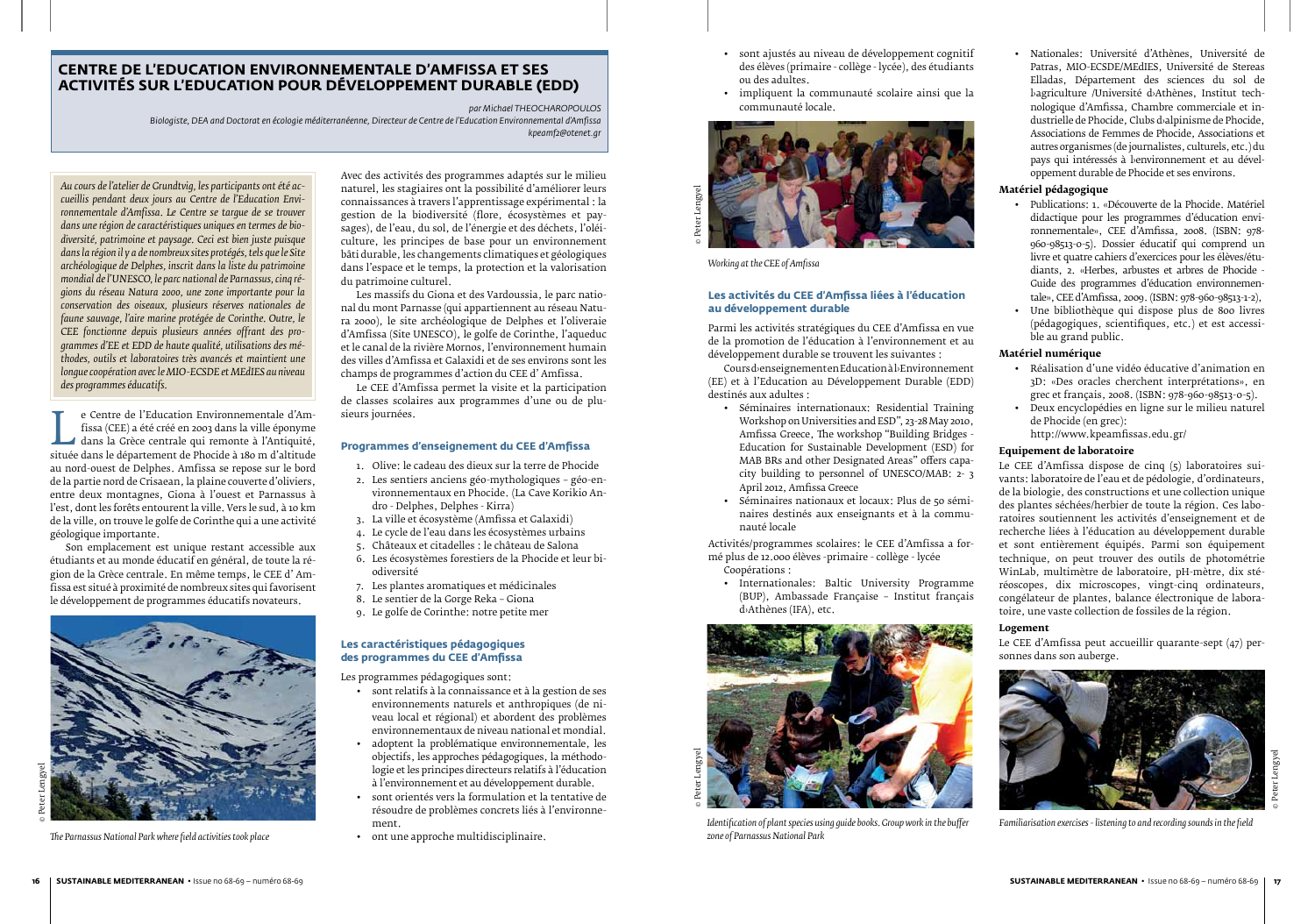*The Environmental Education Centre (EEC) of Lavrion has a long-standing relationship with MIO-ECSDE and especially MEdIES. The Centre is located within the Lavrion and Sounion National Park, which prides itself on its exceptional characteristics in terms of biodiversity, geology and landscape. Additionally, human presence in the area, dating back to more than 3000 years ago, has resulted in a unique man-made environment. Since its early years the EEC has worked towards providing quality Education for Sustainable Development and has thus acquired extensive experience, reflected in valuable skills and competencies. The combination of all these reasons has led to the selection of the Lavrion EEC to assist in the organization of the Grundtivg Wokrshop and to provide the "field of action" for one out of the* 

*three workshop days.*

# **Lavrion and the Sounion National Park**

aviton is a town on the eastern side of Attica, hear cape Sounion. The area's mining past, both during the classic ages and in the 18th century, had a lasting impact on the environment. Soil pollution, a result of the mini cape Sounion. The area's mining past, both during the classic ages and in the 18th century, had a lastof the mining activities, is still a major issue. Mining galleries (about 80 kilometres long), mining waste heaps and ancient ore washeries are scattered all over the place, making it dangerous and fascinating at the same time. In addition, the coastal and marine environment is of great importance due to the extended colonies of Posidonia oceanica. On top of that, geological phenomena and the rich local flora and fauna have led to the creation of the Sounion National Park, a Natura 2000 area. However, this National Park is also unique for the following reasons: It lacks a management committee, its border is not clearly defined and there are also unresolved land claims. In the absence of a governing body, the Park falls in the jurisdiction of various state or municipal institutions, with often conflicting responsibilities or contradicting actions. Consequently, other than the occasional state or EU funds, there are no organized activities yet that could finance the development or the conservation of the National Park.

The Iberian settlement of Puig Castellar Is located<br>
in Santa Coloma de Gramenet at the top of a hill<br>
from the 6<sup>th</sup> century BC until the beginning of the 2<sup>nd</sup><br>
century BC and belonged to one of the tribes of the Ibein Santa Coloma de Gramenet at the top of a hill in the Serralada de Marina Park. It was inhabited century BC and belonged to one of the tribes of the Iberian culture, the Laietans. It is a settlement of approximately 5,000 square meters situated in a geographically strategic position overlooking the lower part of the Besòs River and the Mediterranean Sea.

*Keywords: Lavrion, Sounion National Park, Sustainable Development, Environmental Education Centre*

# **The Environmental Education Centre (EEC) of Lavrion and its Educational Activities**

Established in 2004 and in operation since 2005, the Centre occupies two of the renovated buildings of the Lavrion Technological and Cultural Park complex (itself a protected landmark) that used to be the French Mining Company. It is one of the roughly 50 similar educational units belonging to the Ministry of Education, with the mission to enhance the environmental aware-

ness of pupils, students, educators or other adult groups by means of focused programmes and seminars. With a staff of five or six educators on a four year secondment from primary and secondary education and preferably of different academic backgrounds, these centres constitute a unique form of educational entity.

Five out of seven programmes and the two thematic educational networks of the Lavrion EEC refer to the environmentally important characteristics of the above mentioned area. These educational activities are probably the only ESD activities which are open to the public in or around the Sounion National Park and are carried out on a regular basis.

# **References**

- 1. http://kpe-lavriou.att.sch.gr, Lavrion EEC homepage, accessed on September 15, 2012
- 2. EPEEM. S.A., *Environmental study of the Sounion National Park*, Athens 2003

*The Serralada de Marina Park in Spain presents one of the best examples of preserving and promoting archeological heritage within a Protected Area. The case study of the Iberian Settlement of Puig Castellar, the archeological site within Serrelada de Marina, was presented at the Grundtvig Workshop in Greece as a best practice from the Mediterranean region.*

# **The Iberian settlement of Puig Castellar and the Serralada de Marina Park**

The Serralada de Marina Park was created in 2002 and covers 2,086 hectares. It is located on the Serralada Litoral mountain range, which runs parallel to the Catalunya coastline. The Park borders to the west with the Besòs River and Collserola Natural Park and to the north-east with the Serralada Littoral Park.

This Protected Area is of particular environmental, cultural and scenic interest. However, its location, next to one of the most densely populated areas of metropolitan Barcelona renders its protection far harder.

Due to its geographical location, the Serralada de Marina Park is placed at the heart of the Mediterranean biogeographical area. The variety in the landscape of the area which has now become the Park has led to a great richness of species and diversity of natural systems.



*Aerial view of the settlement and the Protected Area*

The remains from all historic eras found within the Park provide significant information on the history of the Catalonian population. Since the Iberian settlement of Puig Castellar provides important information about the first settlers in the region, today a number of activities are being implemented in order to enhance the archaeological heritage of the area.

# **To preserve we need knowledge**

There have been 13 excavation campaigns undertaken by the Universitat de Barcelona in Puig Castellar. The Universitat de Barcelona organizes a practical course on field archaeology which on the spot offers students the chance to work in the settlement during the summer.



*Street and sign in the Protected Area*

Current restoration works include the consolidation of the walls of buildings as well as the walls of the settlement, the re-pavement of streets and the rebuilding of houses using appropriate materials. Retrievable materials are being used and a reddish line allows to distinguish between old and new structures.

So far the reconstruction of a house at the settlement was completed following the Cardon Master system, to ensure that the new structures do not weigh down the existing ones.

To facilitate visitor's navigation in the settlement, signals, informative panels and other facilities have been installed. "Flips didàctics" is the name given to a facility built in the settlement that allows the safekeeping of different educational tools.



*Aerial view during the festival*

# **LAVRION ENVIRONMENTAL EDUCATION CENTRE: ESD ACTIVITIES IN AND AROUND THE SOUNION NATIONAL PARK PROTECTED AREA**

*by Andreas ATHANASOPOULOS Head of the Lavrion EEC, andratha@sch.gr*

# **PUIG CASTELLAR, AN IBERIAN SETTLEMENT IN A PROTECTED AREA IN CATALUNYA, SPAIN**

*by Itziar FITO EGEA SCEA with the collaboration of Museu Torre Balldovina, Santa Coloma de Gramenet, itziar.fito@gmail.com*

*Cape Sounion. Near the archaeological site of the Temple of Poseidon, Sounion National Park*

*Key words: Puig Castellar, Iberian settlement, Serralada de Marina Park*

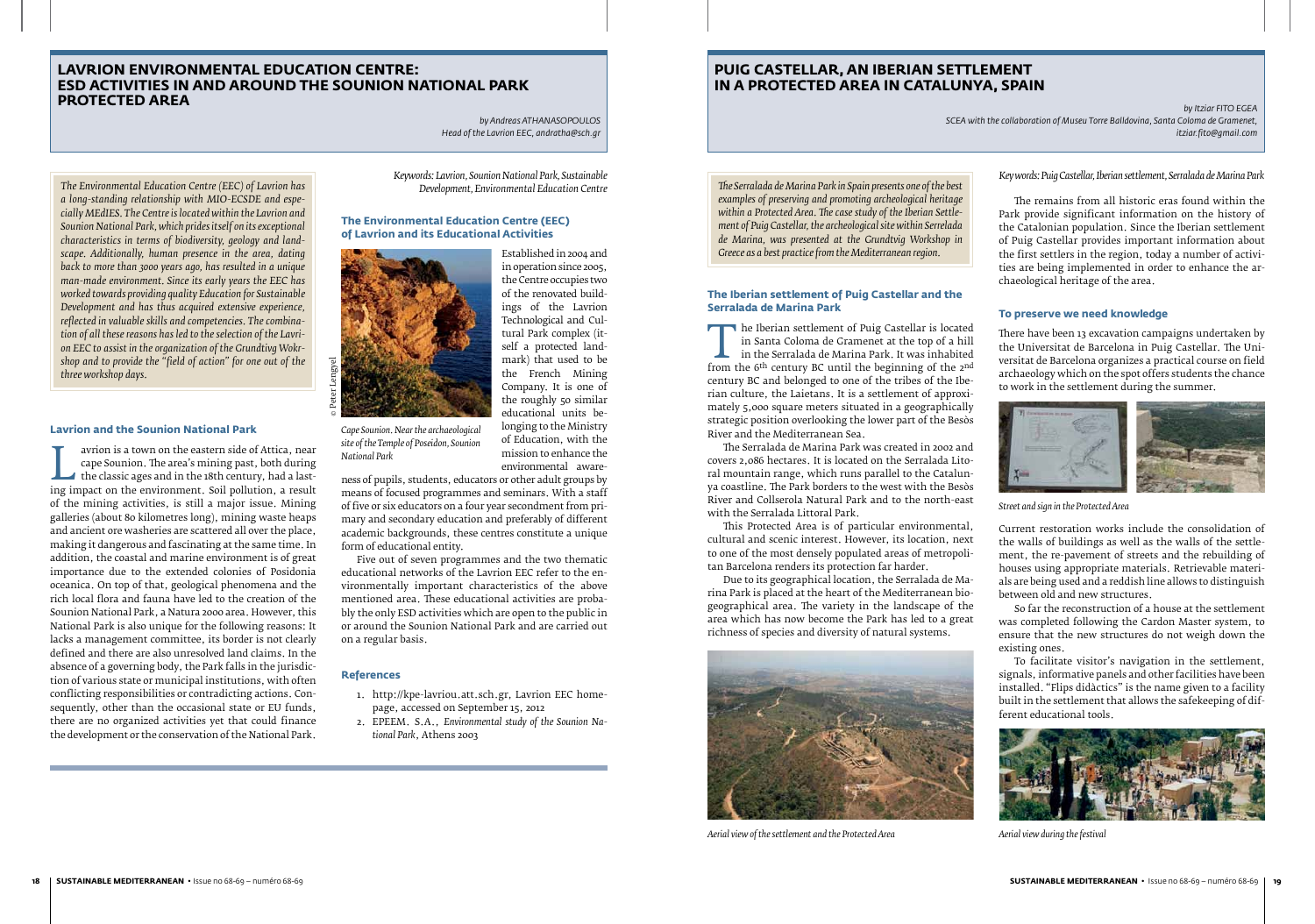Unfavourable weather conditions and other special circumstances have also been considered.Puig Castellar has been hosting an annual Iberian festival in spring since 1998, in order to increase awareness of the settlement and its significance. At the entrance of the settlement, several workshops offer the visitor the opportunity to participate in various activities and experience a trip 2,500 years back in time. A number of schools and families visit the settlement to experience being a member of the Laietans during the week-long festival.



*Guided visit during the festival*

#### **Introduction**

n this short article, the evaluation observations and assessments regarding the implementation of this

**L** assessme<br>
Grundtvi<br>
lowing lines:<br> **e** effective **L** Grundtvig Workshop are summarized along the fol-

- • effectiveness of the workshop in terms of meeting its objectives;
- results of the workshop at all levels (trainees, trainers, local society, etc.);
- • travel arrangements and facilities provided during the Workshop (transportation, accommodation, meals, leisure activities, etc.);
- • communication among the organising consortium, the participants and the trainers;
- • sustainability of the workshop results;

Grundtvig Lifelong Learning Projects aim to further educate adults and improve their knowledge and skills, in order to boost their employment prospects, while helping in tackling different problems associated with Europe's ageing population. These projects target teachers, trainers, staff and members of organizations, as well as learners in adult education. This evaluation also assessed the effectiveness of the workshop relating to the specific aims of the Grundtvig Programmes.

# **References**

- 1. Clavell Magda, Manzano Àngel, Marín Sara, Muñoz Josep Lluís, Rico Miquel (2008) *Guies del Museu d'Arqueologia de Catalunya. Puig Castellar. Santa Coloma de Gramenet*
- 2. Llobet i François Toni (2009) *Guies il·lustrades de natura. Flora i fauna dels Parcs Montnegre Corredor, Serralada Litoral i Serralada de Marina*
- 3. Lorenzo Cecília, Fernández Isaac (2009) *Rutes de Patrimoni Arquitectònic. Xarxa de Parcs Naturals de la Diputació de Barcelona*
- 4. Ramis Sergi, Lorenzo Cecília, Torrent Albert (2008) *Rutes de flora i fauna. Xarxa de Parcs Naturals de la Diputació de Barcelona*
- 5. http://www.mac.cat/ (Museu d'Arqueologia de Catalunya)
- 6. http://www.gramenet.cat/museu (Museu Torre Balldovina)
- 7. http://www.diba.es/parcsn/parcs/home.asp (Xarxa de Parcs Naturals de la Diputació de Barcelona)

# **the external evaluation of the Grundtvig Workshop**

*by Anna Savvopoulou Economy and Social Studies Teacher, Msc, Former Head of the Drapetsona Environmental Education Centre /Piraeus*

- • motivating trainees to continue their studies, further enhance their careers or upgrade their professional practices
- • developing five proposed future Lifelong Learning submissions
- • formulating six frameworks for future international joint activities on ESD in BRs, Sites, etc.

# *The participants found that the workshop was ….*

| satisfactory | in keeping consistency and high rele-<br>vance with the Grundtvig Lifelong Learn-<br>ing Projects general objectives    |
|--------------|-------------------------------------------------------------------------------------------------------------------------|
| satisfactory | in actively involving all participants                                                                                  |
| excellent    | in promoting the communication among<br>the participants and the consortium                                             |
| excellent    | in having a positive impact on the local<br>society                                                                     |
| satisfactory | in providing a high level of practical ar-<br>rangements (accommodation, transporta-<br>tion, meals, etc.)              |
| satisfactory | in keeping a low ecological footprint and<br>promoting sustainability                                                   |
| excellent    | in widely communicating the project`s<br>outcomes (through a web-site, etc.)                                            |
| satisfactory | in strengthening the links between Man-<br>agement Bodies, NGOs, Institutions and<br>Local Authorities (municipalities) |
| satisfactory | in keeping punctuality in meeting the<br>daily schedule                                                                 |
| problematic  | in facilitating the international mobility<br>of trainees                                                               |
| excellent    | in promoting future collaborations                                                                                      |

# **Conclusion**

Overall, everyone involved agreed that this workshop was an important and fruitful experience and the National Agency should definitely provide funding for similar future meetings. Some of the suggestions for improved future relevant activities were:

- • Longer workshops, more training hours
- • Organisation of more cultural activities
- Less theoretical sessions and more practical activities, greater interaction with the natural environment.

The main findings of the evaluations are also presented in a schematic way.

# **Methodology**

The assessment was carried out after conducting interviews with the project partners, the participants and the trainers, but mainly after the distribution of a questionnaire. Findings are divided in three sub-categories: whether the workshop achieved its goals, the levels of satisfaction of the participants regarding the key aspects of the workshop content and organization and finally, suggestions for improvement.

# **Results**

The workshop succeeded in:

- • achieving a deep, integrated and interdisciplinary training on ESD in PAs theory
- • conducting practical exercises and field work on ESD in PAs
- • familiarizing the trainees with the use of Information & Communication Technologies (ICT)
- promoting the exchange of experiences, skills and good practices among participants from different countries
- • enhancing cultural enrichment (practice of a foreign language, transnational communication, interacting with the local society, etc.)

# **… Said About The Workshop:**

"This workshop [is] an excellent opportunity for the development of appropriate skills related to the integration of ESD in Designated Areas and the creation of communication networks between partner institutions of the Mediterranean. I believe that this is a valuable contribution to the implementation of the UN Decade for ESD."

Ms **Maria Peppa**, Head, Department of International Relations and EU Affairs, on behalf of the **HELLENIC MINISTRY OF ENVIRONMENT, ENERGY AND CLIMATE CHANGE**

"[…]. Our planet needs now more than ever universal visions to secure sustainable development, based on mutual respect for civilizations, observance of human rights, respect of the environment, solidarity and communication.[...] The Hellenic National Commission for UNESCO embraces initiatives like this, because issues such as the management of water resources, biospheres, the protection of endangered species and sustainability, are of great concern not only to our country but to all of humanity as well, and so the present workshop is under the auspices of the Hellenic National Commission for UNESCO."

Ms **Vera Dilari**, Deputy NC ASPnet Greece, Hellenic Ministry of Education and Religious Affairs, Culture and Sports, International Organisations Division, on behalf of the **HELLENIC NATIONAL COMMISSION FOR UNESCO**





# **How satisfied are you with the Workshop activities and the following aspects?**

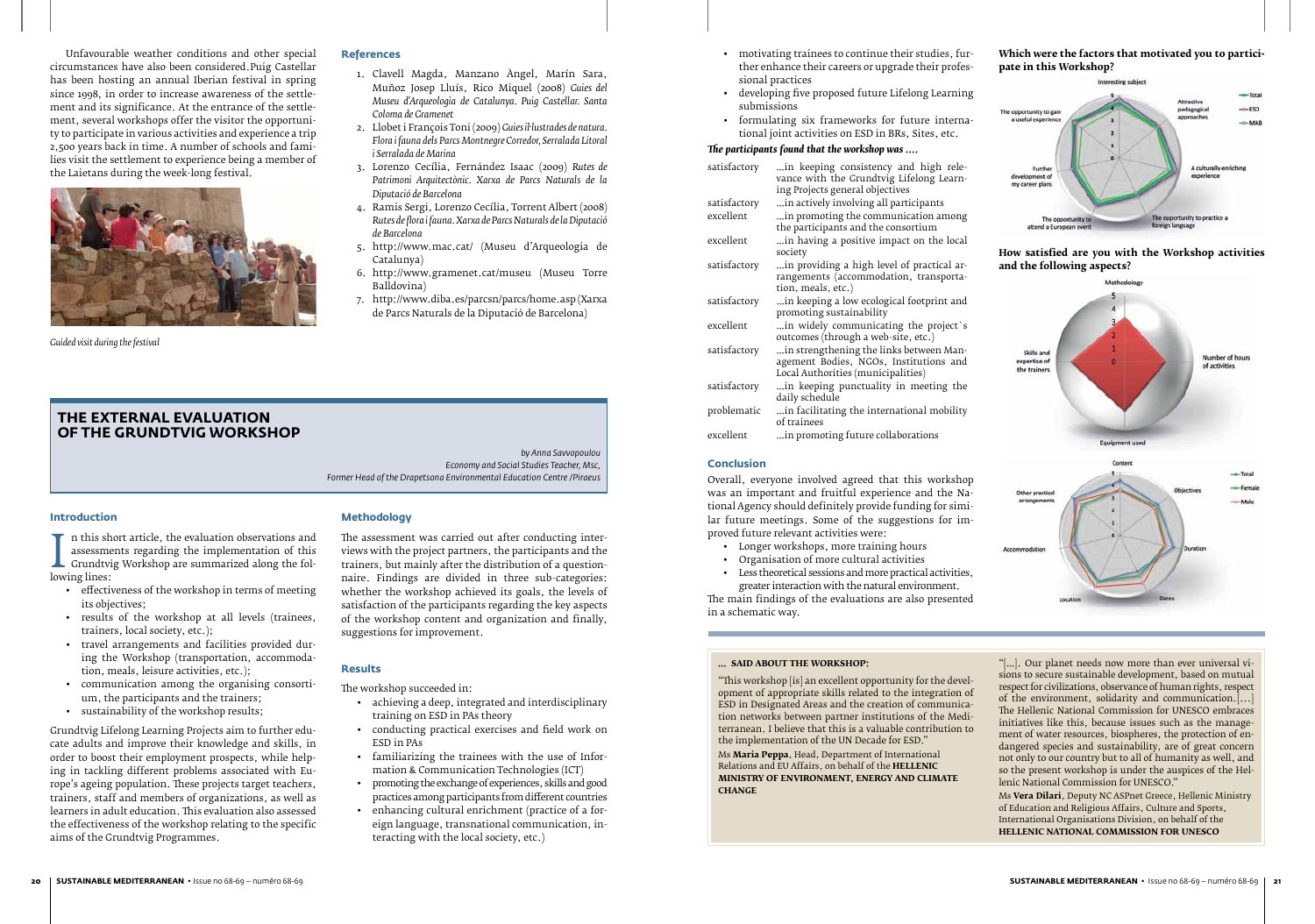Fainst a backdrop of increasingly differentiate<br>findings on accelerating climate change and<br>global action to slow the process while this is still pos-<br>sible -a five-vear 'window' of opportunity scientists findings on accelerating climate change and thus the ever more pressing need for speedy global action to slow the process while this is still possible –a five-year 'window' of opportunity scientists warn– 10,000 national delegates, observers and journalists gathered in Doha, Qatar for the two-week 18<sup>th</sup> conference of the Contracting Parties to the UN Framework Convention on Climate Change (UNFCCC-COP 18).

The outcome, emerging on 8 December – The Doha Climate Gateway - left no one satisfied, comments ranging from 'modest' (Connie Hedegaard, European Commissioner for Climate Action), to 'a travesty' (Pakistan's lead negotiator Farukh Khan) and 'bankrupt', 'betrayal', 'victory for the fossil fuel industry' (NGO leaders). UN Secretary-General Ban Ki Moon saw it as 'a first step', his spokesperson stating that "the Secretary-General believes that far more needs to be done and he calls on governments, along with businesses, civil society and citizens, to accelerate action on the ground", announcing that Mr. Ban would convene a world leaders' climate summit in mid-2014.

2020 is eight years after 2012 – the date on which a new climate regime should have entered into force under resolutions of the COP 13 in Bali in 2007, which foresaw a formal agreement to this end emerging from the in fact failed COP 15 in Copenhagen of 2009.

In fact, its results were overwhelmingly procedural, not substantive (in terms of financial and improved green house gas emission reduction commitments from developed nations), while hopes that the hugely wealthy and hugely emitting Gulf states would lead by example were dashed - despite loud urgings of 100 energetic members of the newly formed Arab Youth Climate Movement (their participation paid for by Qatar). Instead, Bahrain, Saudi Arabia, United Arab Emirates and Qatar presented a last minute joint declaration of intent on 'diversification' (to lead to future unquantified emission reductions) formally adopted by the closing plenary.

COP 18 was tasked with adopting detailed work programmes – which it did - to implement the Durban Platform for Enhanced Action adopted by COP 17 in South Africa in December 2011. The Platform's two 'work streams' call for i) achieving more ambitious emission reductions by 2020 than those tabled by 85 nations in 2009/2010 and ii) negotiating and adopting a legally binding instrument covering all aspects of post-2020 climate change action (mitigation, adaptation, finance, technology long-term temperature goals) at COP 21 in December 2015 - to enter into force by the end of 2020. Before the next COP (Warsaw, November 2013) negotiators will meet for three to four weeks at UNFCCC intersessionals.

DOHA 2012

Actions under the 2015 pact visualised in Durban would be pegged to holding the increase in world temperature since the pre-industrial era to 2C – a target formally endorsed at COP 16 in 2010 and beyond which scientists fear that runaway climate change could be unleashed, sparking serious dislocations in many rich countries but far worse impacts in most developing nations resulting in massive famines and then mass migration of 'climate refugees'. The current temperature is already 0.8C over the base level, with a further 0.7C increase 'built in' to the climate system.

However, the 2C target is almost already unattainable scientists warn, unless major emission cuts are made before 2020. The UN Environment Programme's 'The Emissions Gap Report 2012' urges that these are feasible with existing technologies – and the requisite political will.

The 2007 Fourth Assessment Report of the Intergovernmental Panel on Climate Change, authored by 2000 scientists and approved by governments, warned that the +2C target could only be met if global greenhouse gas emissions peaked well before 2020, were cut 50-85% below 2000 levels by 2050, implying industrialised nations' total emissions should be reduced overall by 25-40% below 1990 levels by 2020. Substantial deviations from the current trend in major developing countries would also be required.

Subsequent scientific findings however indicate that a safe increase is only +1.5C, actively advocated since 2009 within UNFCCC by over 100 most vulnerable developing nations and due to be discussed during a UNFCCC review process starting this year. The next IPCC Assessment Report will be progressively issued between this September and October 2014 – hopefully concentrating governments' minds on the unavoidable urgency of adequate action, before and after 2020.

The 'Gateway' launched a 2013-2020 second commitment period for legally binding reductions of greenhouse gas emissions by 35 developed nations (including the EU, Australia and some non-EU European nations) under the

Convention's 1997 Kyoto Protocol. This second period remained in doubt until the last days of COP 18, even though a political agreement on its launch by the end of 2012 emerged from Durban. However, related reductions are no higher than those originally tabled in 2009/2010.

In addition, Canada withdrew from the Protocol last year, while Russia, Japan and New Zealand (totalling some 10% of world emissions) refused to participate in this period, although in 2009/2010 they tabled non-binding proposals for cuts by 2020 – which they may or may not implement in full.

So this second commitment period will address barely 15% of global emissions, the three leading emitters accounting for 50% of the world total being absent. Along with India, China – the highest world emitter - is classified as a developing nation under Kyoto, not bound to make emission reductions. The second world emitter, the United States never ratified the Protocol, while its non-binding pledge of 2009 will reduce 2020 emissions to just 3% below 1990 levels.

As frequently commented, action by China and the United States will largely determine the fate of our climate. China's huge fleet of high-emitting coal stations is set to grow exponentially and thus its carbon dioxide emissions. Efforts by the new US administration to achieve far higher emission reductions by 2020 than under present legislation needing Congressional approval will be constrained by opposition from a 'climate sceptic' Republican-dominated House of Representatives – encouraged by lobbyists enjoying colossal funding from certain fossil fuel industries and private financiers opposing climate change action.

Another key determinant is whether President Obama will approve the Keystone XL pipeline bringing oil to multiple US destinations from the massively polluting tar sands in Alberta, Canada. Canadian environmentalists claim that full development of this project would generate huge CO2 emissions putting the global +2C target beyond reach.

However, after years of US 'hardline' tactics at UNFCCC, the President's 21 January inauguration speech's reference to climate change has given reason for hope. "We will respond to the threat of climate change, knowing that the failure to do so would betray our children and future generations," he stated and after outlining domestic actions he concluded "that is how we will preserve our planet, commanded to our care by God." Also hopeful is the confirmation as Secretary of State of Senator John Kerry, with a long track record of climate change campaigning.

Meanwhile, funds available under bilateral aid and through several underfunded international instruments to help developing nations are a fraction of what is needed even now. Many poor countries cannot afford to invest in adaptation policies already required, let alone prepare for future climate impacts. While developed nations claim to have delivered the \$30 billion 'Fast Start Financing' for 2010-2012 they pledged at Copenhagen in 2009, NGO analysts and developing countries assert that much was 'recycled' development aid, while a considerable amount remains undisbursed.

Developing nations' demands in Doha that they be assured \$20bn a year from 2013 to 2015 were rebuffed. Instead UK, Germany, Sweden, Denmark, Finland and France together offered \$6.2 billion for 2013. The Gateway promised further talks on how to start funding the Green Climate Fund decided in 2010, now headquartered in Korea and supposed to reach \$100 billion ( $\epsilon$ 83 billion) by 2020.

In fact, adaptation and mitigation in developing nations have been forecast to cost several hundred billions of dollars a year by 2020 and much more in developed nations. Private capital is seen as the unavoidable complement to public money. With €16 trillion assets under its members' management, the recently launched Global Investor Coalition on Climate Change issued a letter to governments in mid-November stating that "current policies are insufficient to avert serious and dangerous impacts from climate change. We call for a new dialogue with the governments of the world's largest economies on climate policy and the development of workable frameworks that will reduce climate risk and support low carbon investment."

In the context of the slow moving international negotiations, the challenges facing the Mediterranean region cannot wait for 2020, even 2015. The grave warnings contained in mid-2011 final report of the EU-financed CIRCE project, Climate Change and Impact Research, the Mediterranean Environment', the recent European Environment Agency report 'Climate change, impacts and vulnerability in Europe 2012' and December's World Bank Arab World Report all highlight the urgent need for a wide-ranging regional approach.

Launched at COP18, the World Bank's 'Adaptation to a Changing Climate in the Arab countries' co-authored with the Arab League warned of severe impacts already occurring with far worse in prospect. Dry regions are becoming drier, flash floods are ever more frequent, regional temperatures are projected to reach new record highs, while extreme weather could affect both the annual US\$50 billion tourism industry and agriculture, (already under severe climate stress) accelerating rural migration to urban areas.

According to Inger Andersen, World Bank Vice President for the Middle East and North Africa region, "the time to take actions at both the national and regional level in order to increase climate resilience is now". The report was discussed at a recent Arab League environment ministers' meeting (Baghdad, December 2012) – from which COP 18 President Qatar, Saudi Arabia, Tunisia and Syria were absent.

Unfortunately, current Mediterranean regional approaches fall short of confronting the challenge. Union for the Mediterranean ministerial conferences planned for 2013 will address gender, energy and transport, while its Secretariat does not focus on climate. The Mediterranean Climate Change Initiative launched by Greece in 2010 appears to have faded away while the UNDP Arab Climate Resilience Initiative is making slow progress.

Sources familiar with the UNEP Mediterranean Action Plan activities indicate that the next meeting of the

# **REPORT ON THE 18th CONFERENCE OF CONTRACTING PARTIES TO THE UN FRAMEWORK CONVENTION ON CLIMATE CHANGE, DOHA, QATAR (26 NOVEMBER-8 DECEMBER)**

*by Vanya WALKER-LEIGH Senior Advisor of MIO-ECSDE, vanya\_walkerleigh@yahoo.com*

# **MISCELLANEOUS MEDITERRANEAN NEWS**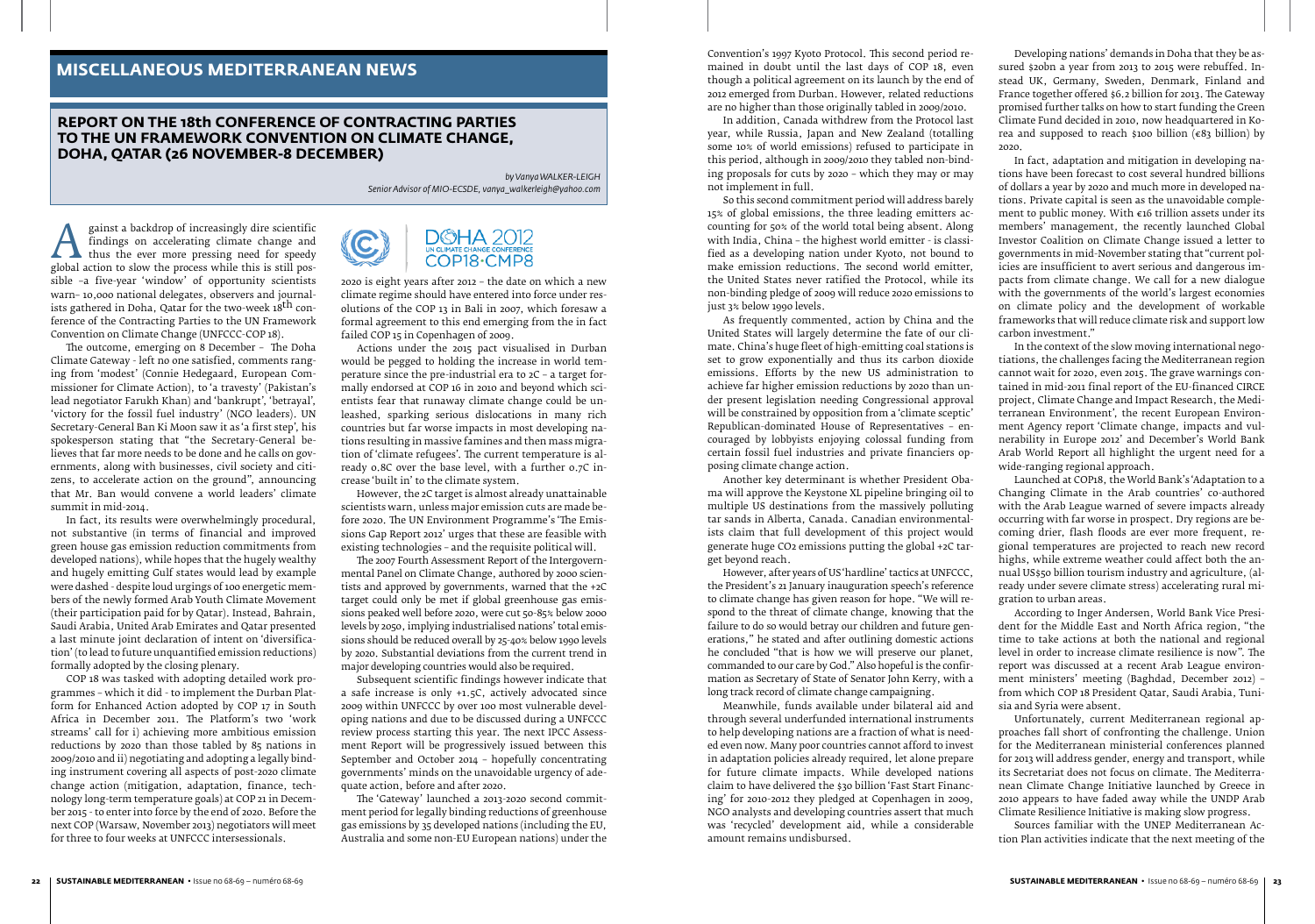#### **24 SUSTAINABLE MEDITERRANEAN** • Issue no 68-69 – numéro 68-69 **SUSTAINABLE MEDITERRANEAN** • Issue no 68-69 – numéro 68-69 **25**

Mediterranean Commission for Sustainable Development (Malta, May 2013) could include revising the 2005 Mediterranean Strategy for Sustainable Development. The revision could seek to integrate the so far unpublished regional climate change adaptation strategy drawn up by MAP under a mandate from the Barcelona Convention's 16<sup>th</sup> Contracting Parties' conference (2009).

The revamped MSSD would then be presented for endorsement to the next Contracting Parties' conference in December 2013. However, successful implementation of a comprehensive regional climate change strategy would

require far greater funds than currently available or envisaged from the EU or other multilateral sources or private investors. Also necessary would be new or re-organised regional structures, including far more high level discussion and negotiation than in the past, as well as an intelligent focus on how existing UNFCCC processes and institutions (the Adaptation Fund, the emerging Climate Technology Centre and Network, etc.) could be best mobilised for regional benefit.

**THE FOULTH WORKING Meeting of the Network of Mediterranean Universities for Sustainable Development focusing on Education for Sustainable Development (ESD) took place in Athens (Di-<br>vani Acronolis Palace Hotel) on 2-4 Dec Mediterranean Universities for Sustainable Development focusing on Education for Sus**vani Acropolis Palace Hotel) on 3-4 December 2012. The meeting was organised by the University of Athens/ UNESCO Chair & Network for Sustainable Development, Management and Education in the Mediterranean (Coordination and Scientific Secretariat of the Network) and the Mediterranean Information Office for Environment Culture and Sustainable Development (MIO-ECSDE) holding the administrative secretariat of the Network.

Will the Mediterranean region respond to Ban Ki Moon's call for 'accelerated action on the ground'?

The meeting was attended by 15 participants from eight<sup>1</sup> Mediterranean countries who reviewed the Network's past activities and discussed all major international ESD developments putting special emphasis on the UN Rio+20 and the Tbilissi+35 Conferences. Progress towards the Network's founding goal to establish a Mediterranean Master Course on ESD was also reviewed.

2012 Juan Been a milestone year, it marks 40<br>lisig, 20 from Stockholm2, 35 from Tbi-<br>iki5 and 7 from Vilnius6, all of them milestone events for<br>Sustainable Development Environmental Education and years from Stockholm2, 35 from Tbilisi3, 20 from Rio4, 15 from Thessalon-Sustainable Development, Environmental Education and Education for Sustainable Development. 2012 also brought two major events: the UN Conference on Sustainable Development (Rio +20) in Rio de Janeiro (Brazil) in June and the Intergovernmental Conference on Education for Sustainable Development in Tbilisi, Georgia (Tbilisi +35).

Additionally, participants discussed the network's future activities in terms of:

*Snapshots from the meeting*

1. Cyprus, Egypt, Greece, Italy, Morocco, Palestine, Tunisia and Turkey

(i) Joining in international initiatives, inter alia, the Rio+20 Higher Education Initiative and the EMUNI (the Euro-Mediterranean University).

(ii) Raising funds through various channels mainly by submitting proposals to the EC Life Long Learning Programme (i.e. TEMPUS, ERASMUS MUNDUS, IPs, etc.)

(iii) Opening up the network's membership to interested higher education institutes - either public or private. Institutes should be internationally accredited and in agreement with the Memorandum of Understanding of the Network.

(iv) Participation in upcoming meetings such as the H2020 national training on the Whole Institute Approach in Morocco (March, 2013); the regional H2020 Training on ESD in Croatia (May-June 2013); the Mediterranean Side Event on Higher Education within the 7th World Environmental Education Congress (Marrakesh, June 2013).

The second day of the meeting was devoted to the **Mediterranean Strategy on ESD** which was reviewed and elaborated by the group. During the meeting's closing session, the participants committed to inform and encourage their countries to become active and supportive of this initiative.



# **The Network of Mediterranean Universities for Sustainable Development focusing on Education for Sustainable Development agrees on future activities**

*by Vicky MALOTIDI ESD Programme Officer MEdIES/MIO-ECSDE*

# **DISCUSSING ESD DEVELOPMENTS IN 2012 AND BEYOND**

*by Vassilis PSALLIDAS Consultant for EE and ESD, MEdIES/MIO-ECSDE*

To assess the plethora of developments and share the more significant outcomes with the pedagogical community, the University of Athens/UNESCO Chair and Network on Management and Education for Sustainable Development in the Mediterranean, together with MIO-ECSDE and MEdIES organized a seminar on December 3, 2012 in Athens, Greece.

The workshop was marked with success, attracting almost 100 educators. Its main objective was to reach out to a wider circle of educators, organizations and agencies interested and engaged in Education for Sustainable Development (ESD) in order to convey the results of the leading international events and the newly developed prospects in order to achieve better coordination and to strengthen progress in the field of ESD at all levels, whether formal, non-formal and informal education in Greece.



*A general view of the workshop participants, History Museum of the University of Athens*

Participants were mostly educators, regional representatives on Environmental Education, school inspectors, Environmental Education Centres' staff, students, NGO members, academics and members of the Mediterranean Network of Universities for Sustainable Development from 17 Mediterranean countries.

*The panelists: Mr. N. Stefanopoulos (HAEEE), Ms. M. Peppa (Min. of Environment, Energy and Climate Change), Prof. M. Scoullos (UNESCO Chair, MIO-ECSDE & MEdIES) and Dr. D. Kalaitzidis (GSEC)*

At the event, Ms. Maria Peppa, Head of the Department of International Relations and EU Affairs, Ministry of Environment, Energy and Climate Change, Mr. Nikos Stephanopoulos, President of the Hellenic Association of Educators for Environmental Education (HAEEE), Dr. Demetrios Kalaitzidis, Vice President of the Greek Society for Environment and Culture (GSEC) and Prof. Michael Scoullos, MEdIES Coordinator, UNESCO Chairholder for Management and Education in the Mediterranean, UoA, Chairman of the Greek National Committee for MAB/UN-ESCO, MIO-ECSDE Chairman, formed the panel and addressed the audience on the overarching issues of ESD and the latest developments.

During the discussion that followed, audience and speakers exchanged views on the developments and explored ways to advance educational priorities taking into consideration the modern challenges of ESD.

*The event was concluded with the duet of Leda Manthopoulou (piano) and Anna Sekedaki (flute) who played Jacques Marugg*





© Vassilis Psallidas



<sup>2.</sup> UN Conference on the Human Environment, 1972, Stockholm, Sweden.

<sup>3.</sup> The world's first Intergovernmental Conference on Environmental Education, 1977, Tbilisi, Georgia.

<sup>4.</sup> UN Conference on Environment and Development (UNCED), 1992, Rio de Janeiro, Brazil.

<sup>5.</sup> The International Conference on Environment and Society: Education and Public Awareness for Sustainability, 1997, Thessaloniki, Greece

<sup>6.</sup> Adoption of the UNECE Strategy for ESD at a joint High-Level meeting held in 2005, Vilnius, Lithuania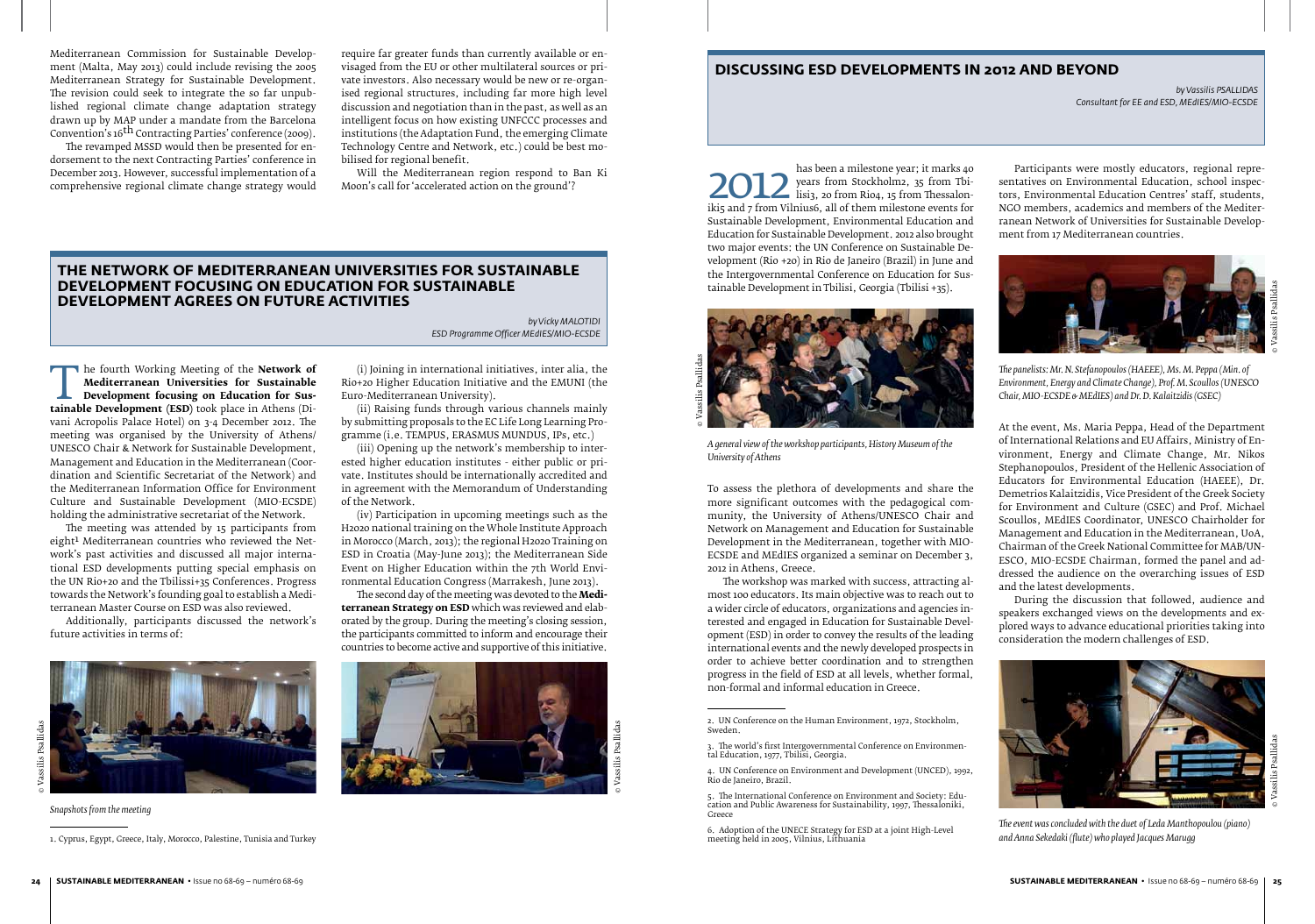Frame and NGOs from across the Mediterranean came together to explore ways of working together to accelerate their<br>efforts towards a depolluted Mediterranean by the year<br>2020. The event constituted the first regional meeti across the Mediterranean came together to explore ways of working together to accelerate their 2020. The event constituted the first regional meeting of Mediterranean MPs after the events of the Arab Spring.

The meeting was held in Athens, Greece on 22 and 23 October 2012 with the participation of more than a 120 Members of Parliament, journalists and NGOs from 22 Mediterranean countries<sup>1</sup>. The two-day workshop was entitled "How Members of Parliament can better contribute to the effective De-pollution of the Mediterranean" and was organized within the framework of the Horizon 2020 Capacity Building/ Mediterranean Environment Programme (www.h2020.net).

The workshop was opened by Prof. Stefan Schennach, Chairman of the Committee on Energy, Environment and Water of the Parliamentary Assembly of the Union for the Mediterranean (PA – UfM) who acknowledged the integrating role of Horizon 2020 in bringing together the multiple projects and initiatives currently underway in the region. Prof. Schennach highlighted the potential role of environmentally friendly policies and technologies in addressing problems of unemployment and low productivity, which are prevalent in the region.

The Coordinator of UNEP/ Mediterranean Action Plan, Ms. Maria Luisa Silva Mejias, followed suit highlighting that "In the current context of combined political and economic crises throughout the Mediterranean, the leader-

ship of members of Parliament is essential to achieve our objectives. The main difference between the current downturn and previous ones is that it occurs in a context of increased fragility of our natural capital. Parliamentarians will be key actors in ensuring that the development strategies that will lift us from the current situation are not at the expense of our already depleted resources".

Horizon 2020 Team Leader and MIO-ECSDE Chairman, Prof. Michael Scoullos stressed the pivotal role of MPs in encouraging Governments to coordinate their national strategies with the regional agreed priorities on environmental issues. Furthermore, he urged all participants to promote the Strategy for Water in the Mediterranean as well as the Mediterranean Strategy on Education for Sustainable Development. Prof. Scoullos invited all countries of the Mediterranean to join the Aarhus Convention for access to environmental information and public participation.

The 9th Annual Meeting of the Circle of<br>Mediterranean Parliamentarians for Mediterranean Parliamentarians for Sustainable Development (COMPSUD) was held in Athens, Greece on 23 October 2012 on the fringes of the regional Horizon 2020 workshop and a new board was elected to serve the Circle for the next

On its second day (Tuesday 22 October 2012) the workshop was hosted by the Special Permanent Committee on Environmental Protection of the Hellenic Parliament and was held at the Greek Parliament. At the Parliament, the workshop was addressed by the Deputy Minister of External Affairs of Greece, Mr. Kourkoulas, the General Secretary of the Hellenic Ministry of Environment Energy and Climate Change, Ms. Evangelidou, the Heads of the Greek Delegations at the PA of the UfM and at the Parliamentary Assembly for the Mediterranean, Mr. Gerontopoulos and Mr. Orfanos respectively, the President of the Special Permanent Committee on Environmental Protection, Ms. Avgerinopoulou and numerous other MPs.

Implemented in a truly participatory mode, more than 70 participants from all the 22 participating coun-

# **Parliamentarians, journalists and NGOs agree to work hand in hand for a more sustainable Mediterranean**

tries took the floor to express their views, to present their national efforts regarding the priorities of Horizon 2020 and actively participate in the dialogue. Throughout the meeting participants expressed the need for increased training within the framework of Horizon 2020 in order to further enable themselves to act more effectively towards the protection of the Mediterranean environment. A fruitful discussion, which at times culminated in a passionate debate, ensured that participants remained focused on how best to pursue environmental protection and coordinate their efforts for the Mediterranean.

By the end of the workshop participants increased their understanding of the main challenges and urgencies to be addressed in the Mediterranean and the regional frameworks, initiatives and cooperation opportunities such as Horizon 2020, the MedPartnership and SWIM. Also in an effort to address the need for policy based on sound scientific information, participants gained knowledge on the available resources and the ways these can be used throughout the process of the development and implementation of policies. In addition, they were informed of regional platforms for dialogues between Parliamentarians such as COMPSUD (Circle of Mediterranean Parliamentarians for Sustainable Development), which also held its 9th Meeting on the afternoon of the 23rd of October at the University of Athens.

To combine 'business and pleasure' and despite the heavy schedule of the meeting, participants got the chance to experience a private guided tour at the new Acropolis Museum, the Hellenic Parliament as well as

the historical building of the University of Athens. At the farewell dinner hosted at the University Club they renewed their appointment for the near future.

# **COMPSUD gets new leadership**

two years. The board, which was elected unanimously, is now chaired by Ms. Dionusia – Theodora Avgerinopoulou, President of the Special Permanent Committee on Environmental Protection of the Hellenic Parliament. Mr. Antonio Ramos Pretto, President of the Environment Committee of the Portuguese Parliament and Mr. Mohammed Ameur, Member of the Moroccan Parliament and former Minister were elected Vice Chairs.

COMPSUD 9 was chaired by its outgoing Chair, Ms. Panaritis, and the General Secretary Prof. Michael Scoullos and was attended by more than 80 Members of Parliament, journalists and NGOs from 22 Mediterranean countries. The Circle welcomed 22 new Members of Parliament from eight countries. Among other issues, the meeting discussed fundraising prospects and the organization of national trainings for MPs through which meaningful links can be made between the Circle and National Parliaments.



*COMPSUD Board: Mr. Ramos Preto, Vice Chair, Ms. Avgerinopoulou, Chair, Ms. Panariti, former Chair, Prof. Scoullos, General Secretary of COMPSUD, Mr. Ameur, Vice Chair*



*Group photo of the Meeting Participants*



*Snapshot from the Meeting Snapshot from the session in the Hellenic Parilament*



© p.marlagkoutsos © p.marlagkoutsos

<sup>1.</sup> Participating countries included: Albania, Algeria, Bosnia and Herzegovina, Croatia, Cyprus, Egypt, France, Greece, Jordan, Israel, Italy, Lebanon, Malta, Montenegro, Morocco, Palestine, Portugal, Slovenia, Spain, Syria, Tunisia and Turkey.